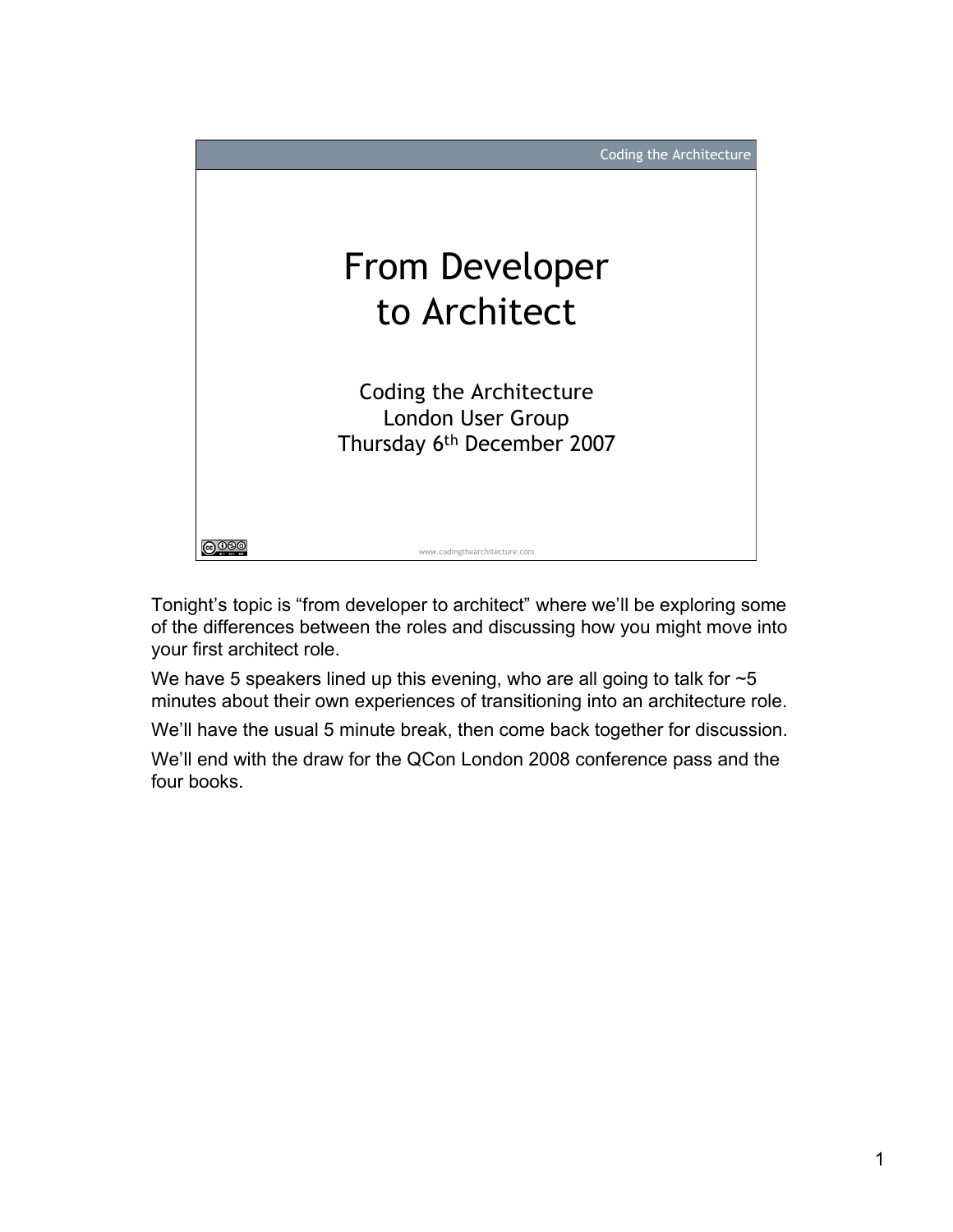

The purpose of Coding the Architecture is to build a community and share information that is relevant to aspiring and experience, pragmatic and practical software architects.

Architects that sit in ivory towers and mandate solutions through the exchange of PowerPoint decks are giving us a bad name … and we want to change this. It \*is\* okay to code!

Website : majority of the content on the site revolves around the role of the software architect and reflects our own real-world experiences, good and bad.

LUG : software architecture isn't necessarily hard, but it can seem a little mysterious at times, particularly if you're an aspiring architect. We want to help you and build a physical community. Monthly meetings with a good mix of presentation and discussion.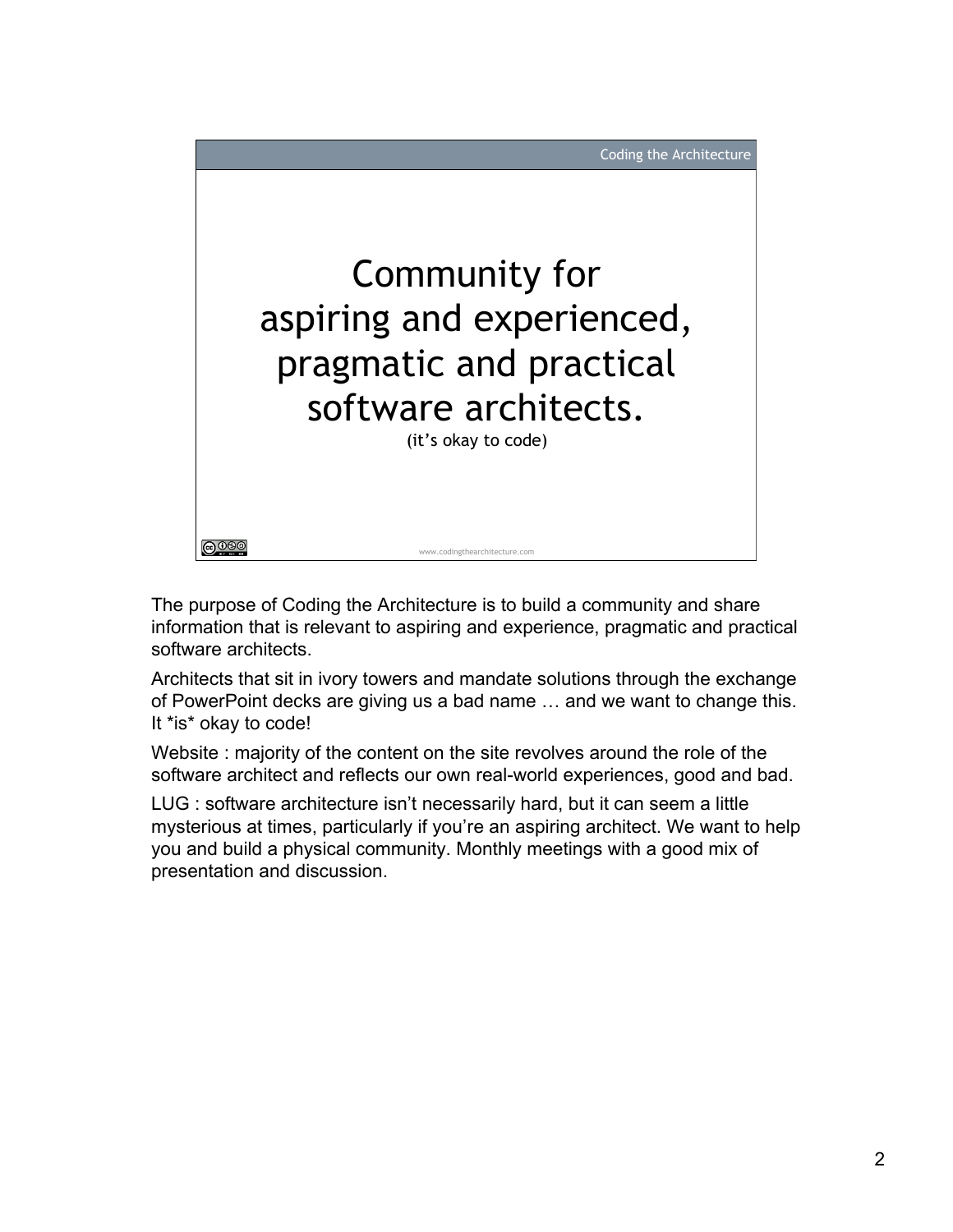

So let's move on to the presentation with the first of our speakers.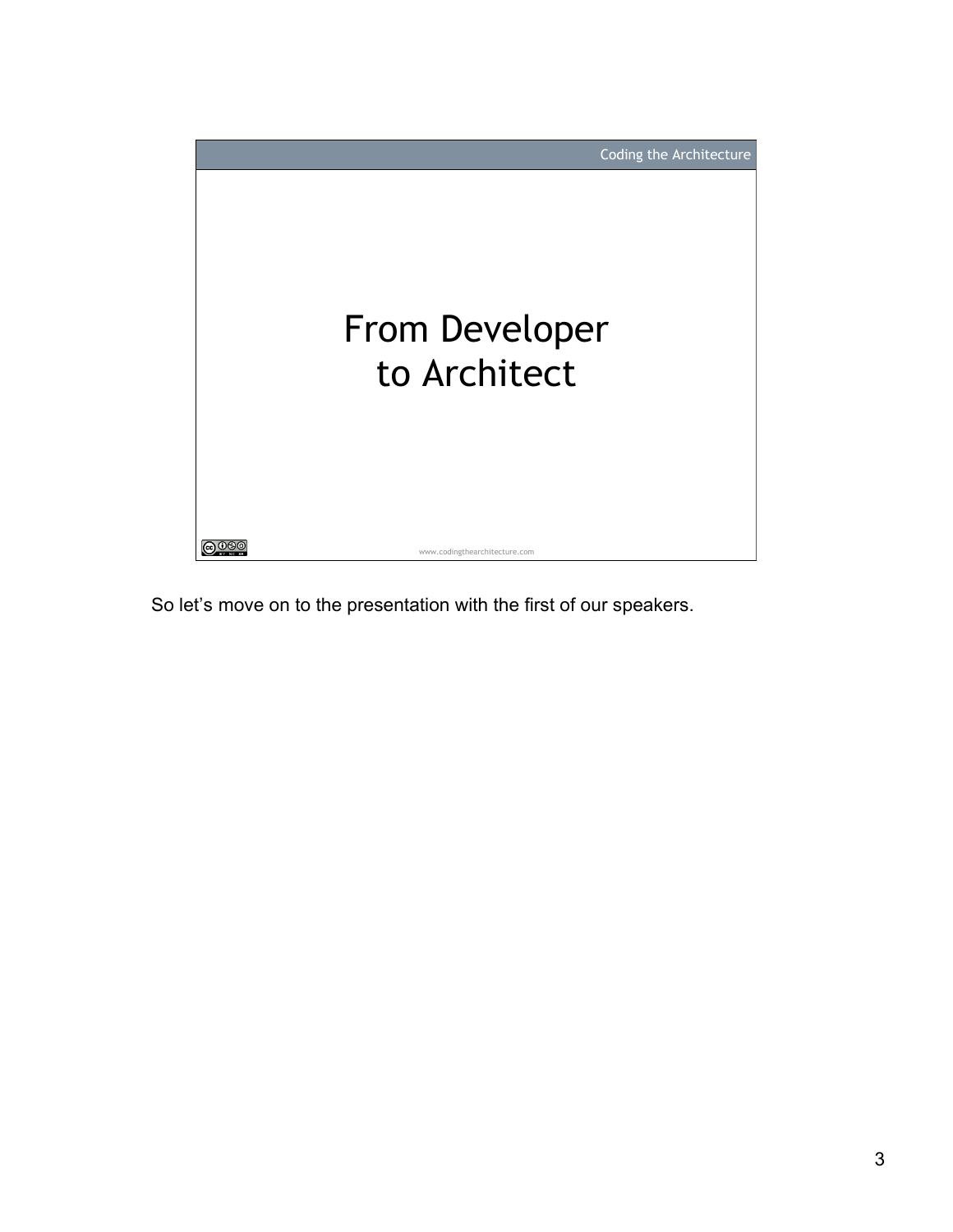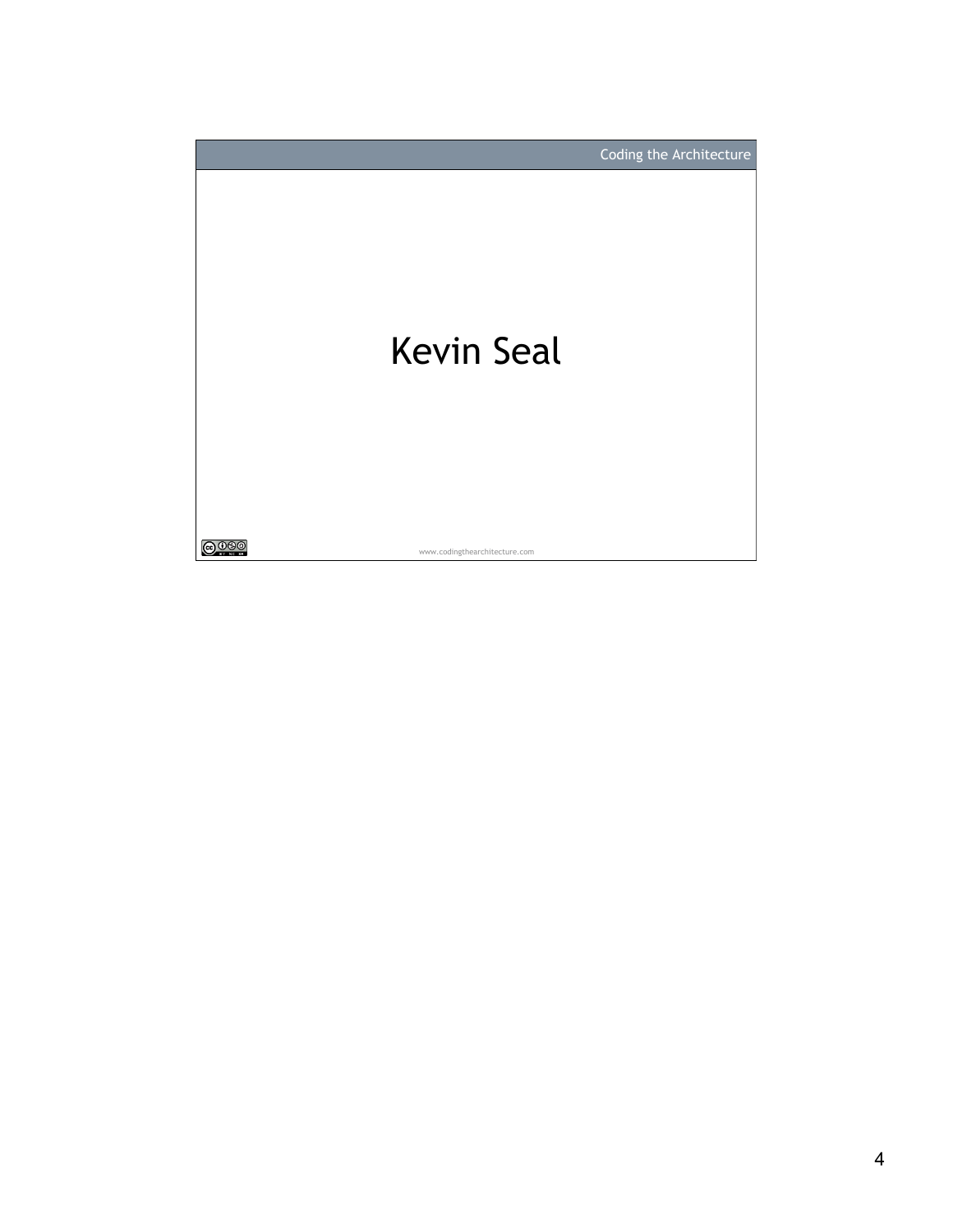

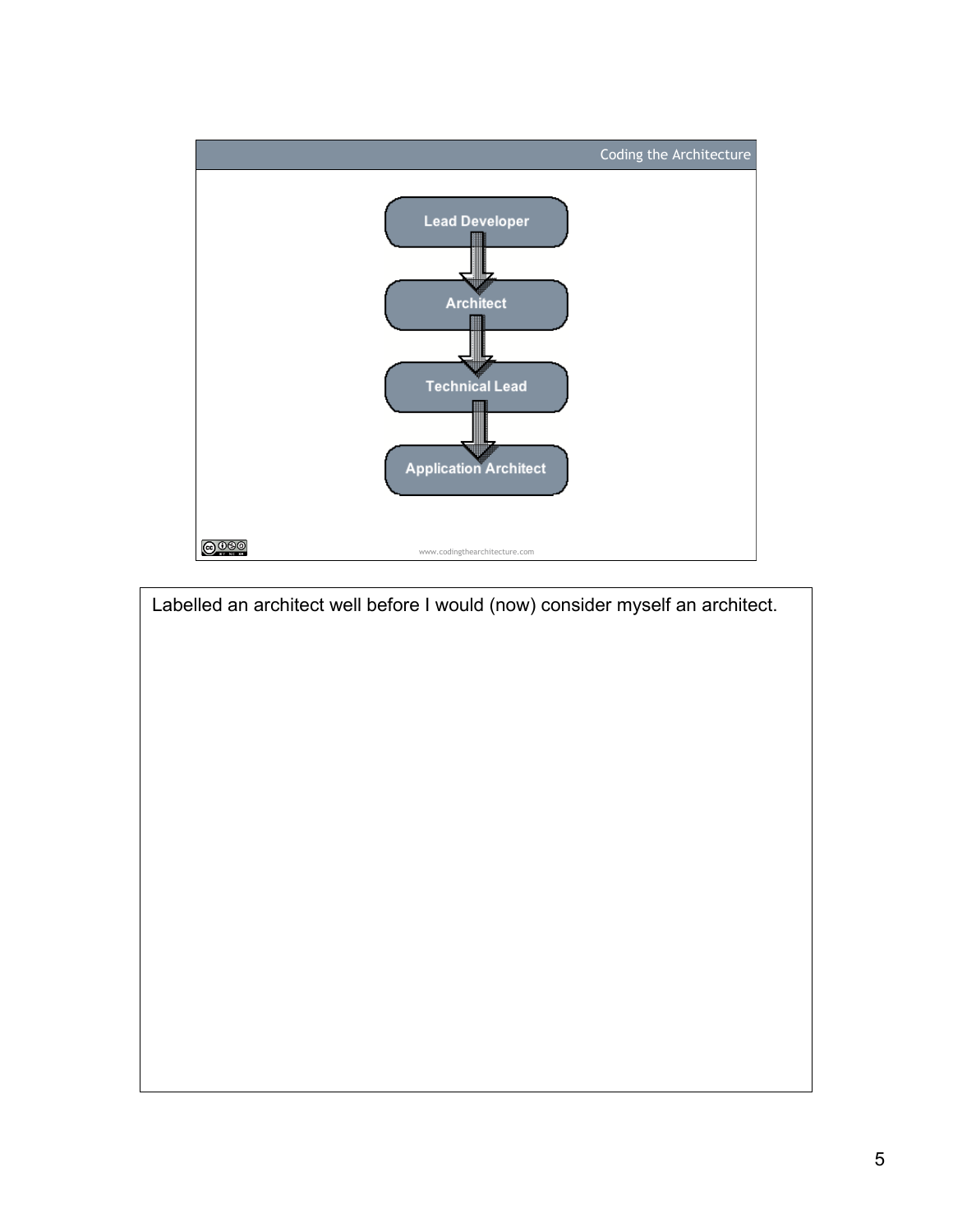

The "ArchitectsDontCode" anti-pattern rails against architects that don't, can't or won't code.

Based on the various horror stories on forums this is probably how a lot of developers view architects.

What I encountered was more like...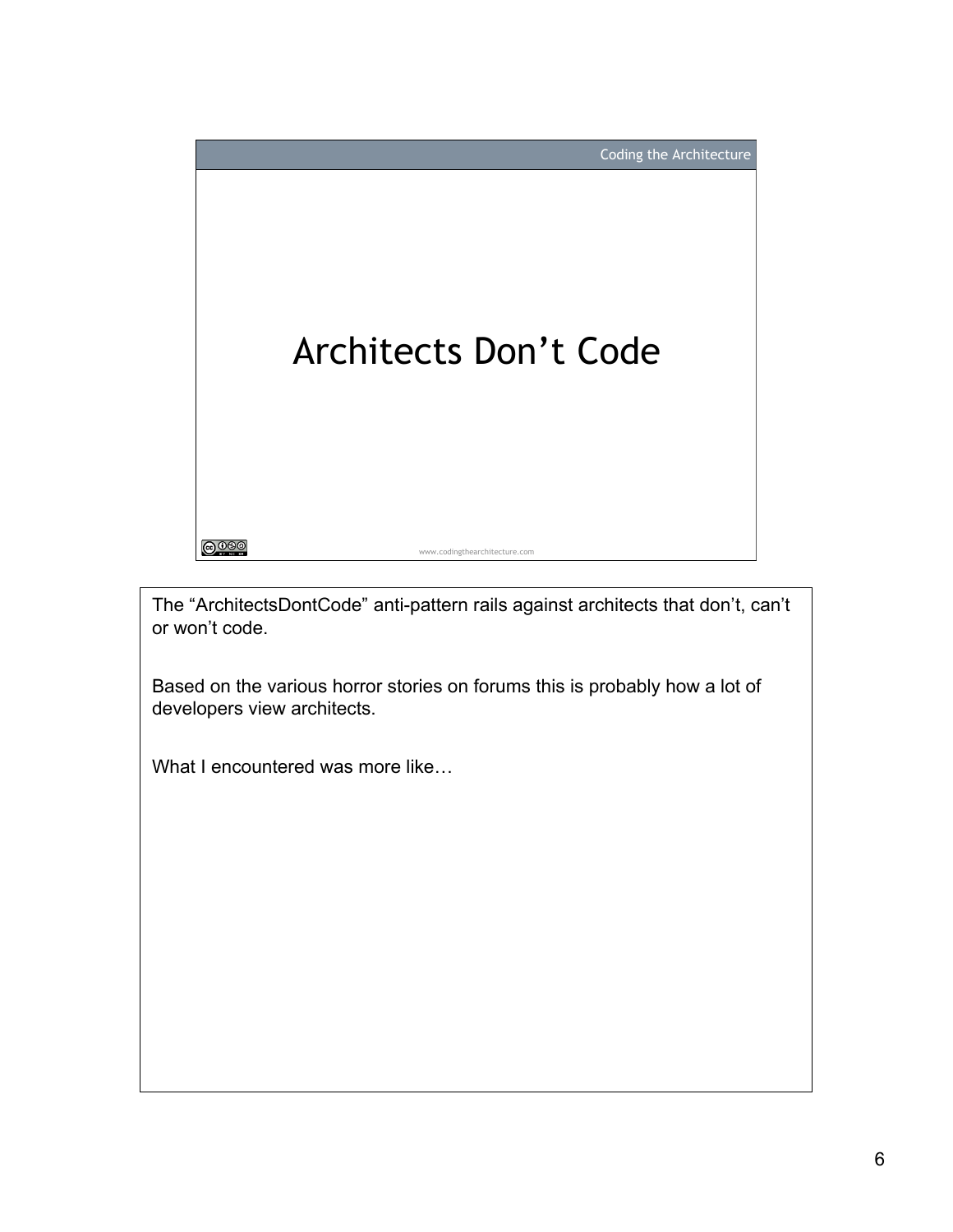

Another anti-pattern in my opinion, although possibly not as serious as the previous.

This is probably my abiding memory of transitioning from developer to architect.

Of course I was expected to design the software and discuss this with the team.

I was naturally expected to review the implementation against the design and standards.

What I wasn't able to do was to get involved in the implementation. (geography, contract, time, cost)

But for me this constraint really helped distinguish between being a lead developer and being an architect. I actually had to consider my decisions and to determine which ones were worth fighting for.

In the past I'd have simply corrected something I didn't like myself. Now I either had to convince someone to change it or simply let it go.

This constraint also highlighted the role I was expected to perform. My employers didn't want a lead developer – they wanted someone to ensure a project's success – and that entailed more than code. Arguably, the code and its design was one of the more minor parts of the system.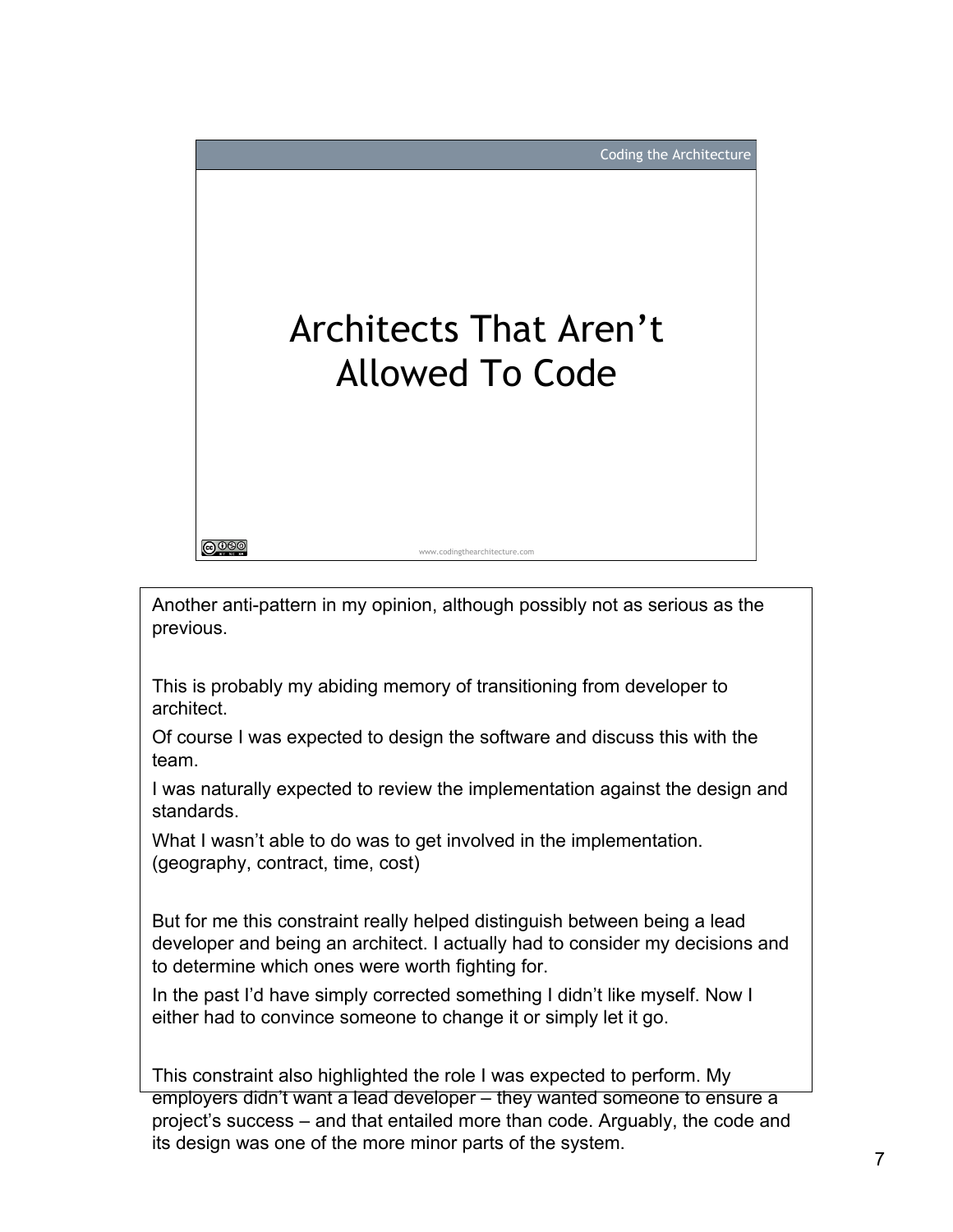

My advice for transitioning from developer to architect is probably contained in this Grady Booch quote.

At some point the design decisions you're making become significant insofar as their cost of change is prohibitive; that's when you're defining the architecture.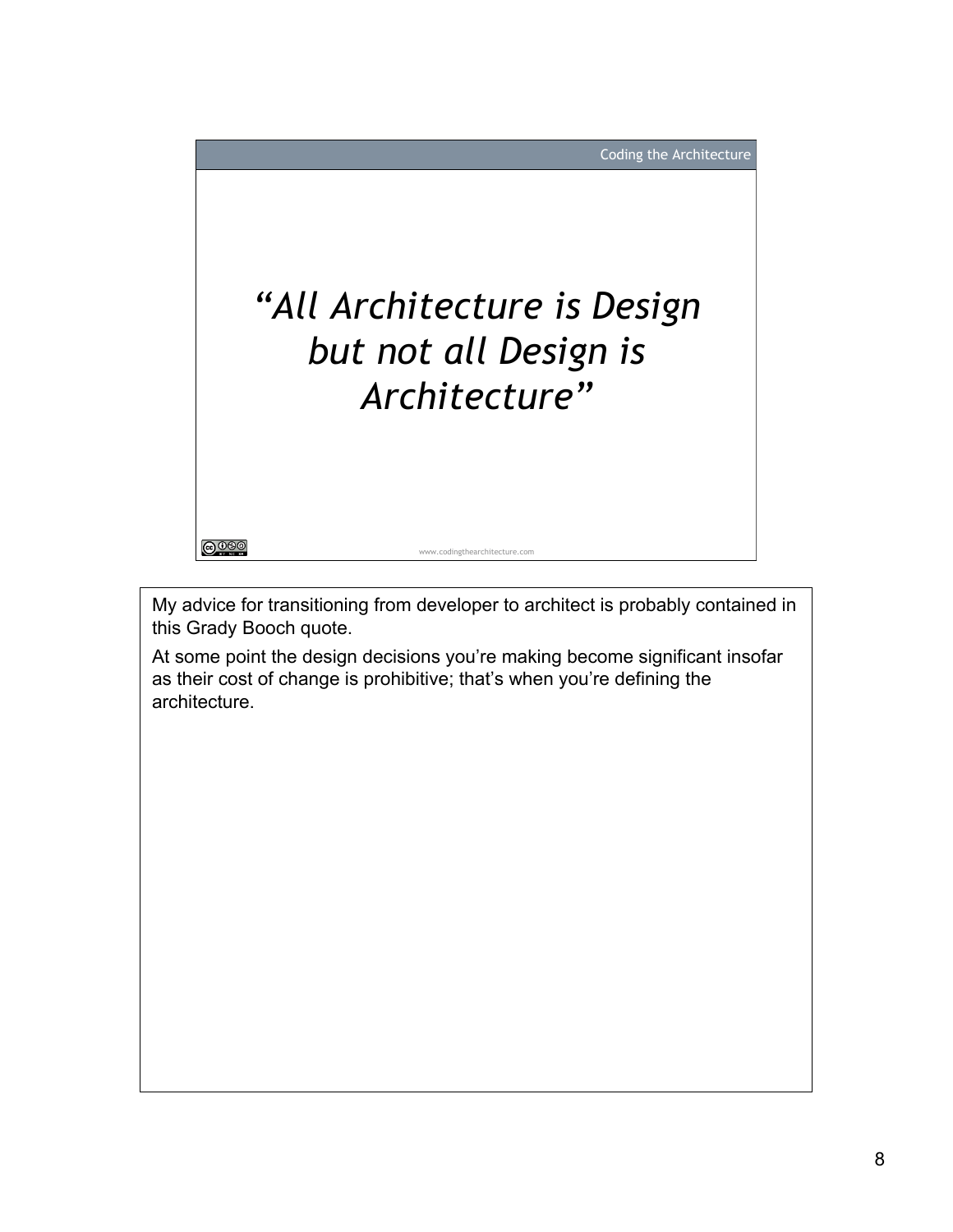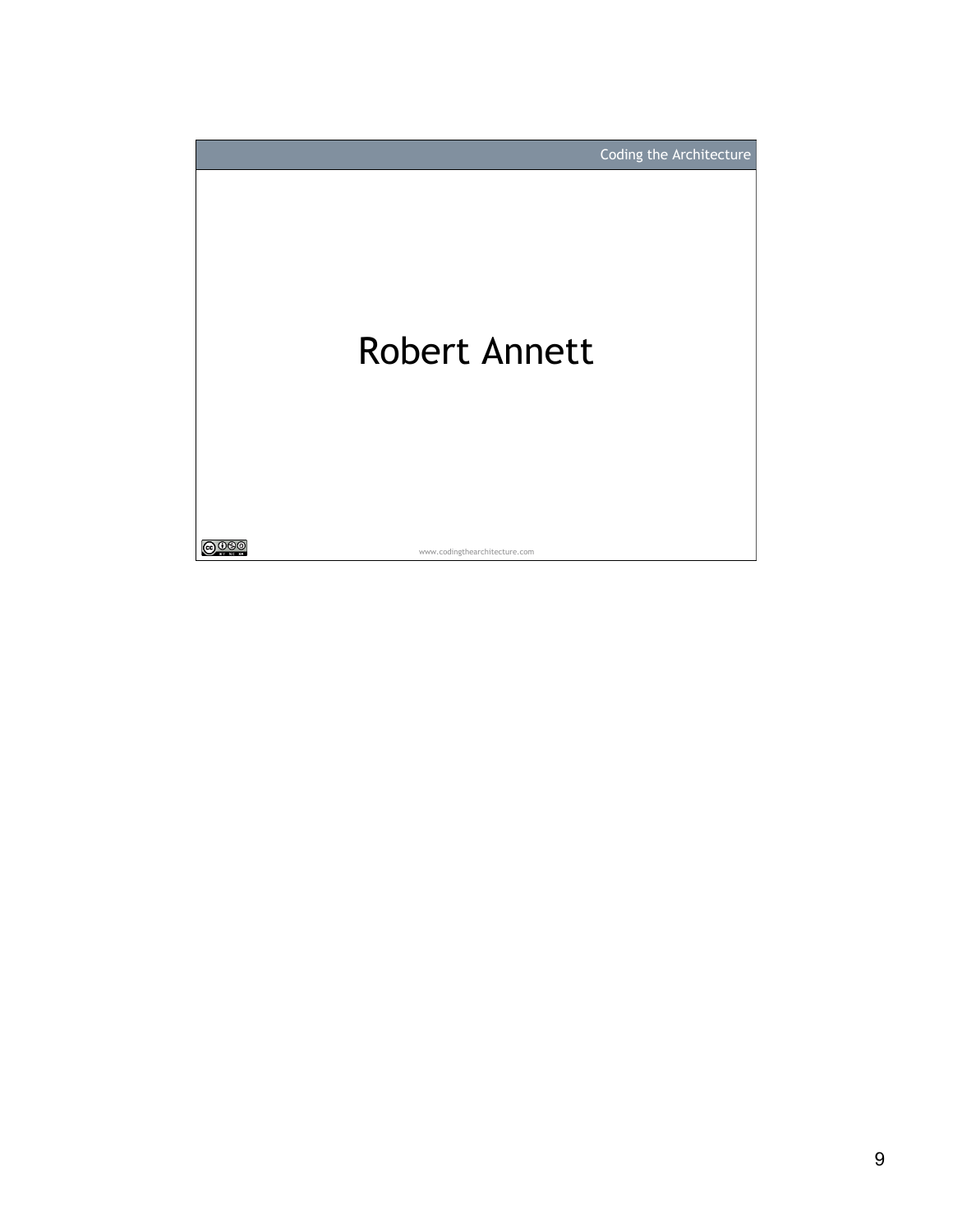

One of the posters on CTA recently said that he was tired of the discussion about titles as they weren't important. He was right that titles aren't important but the roles we perform are.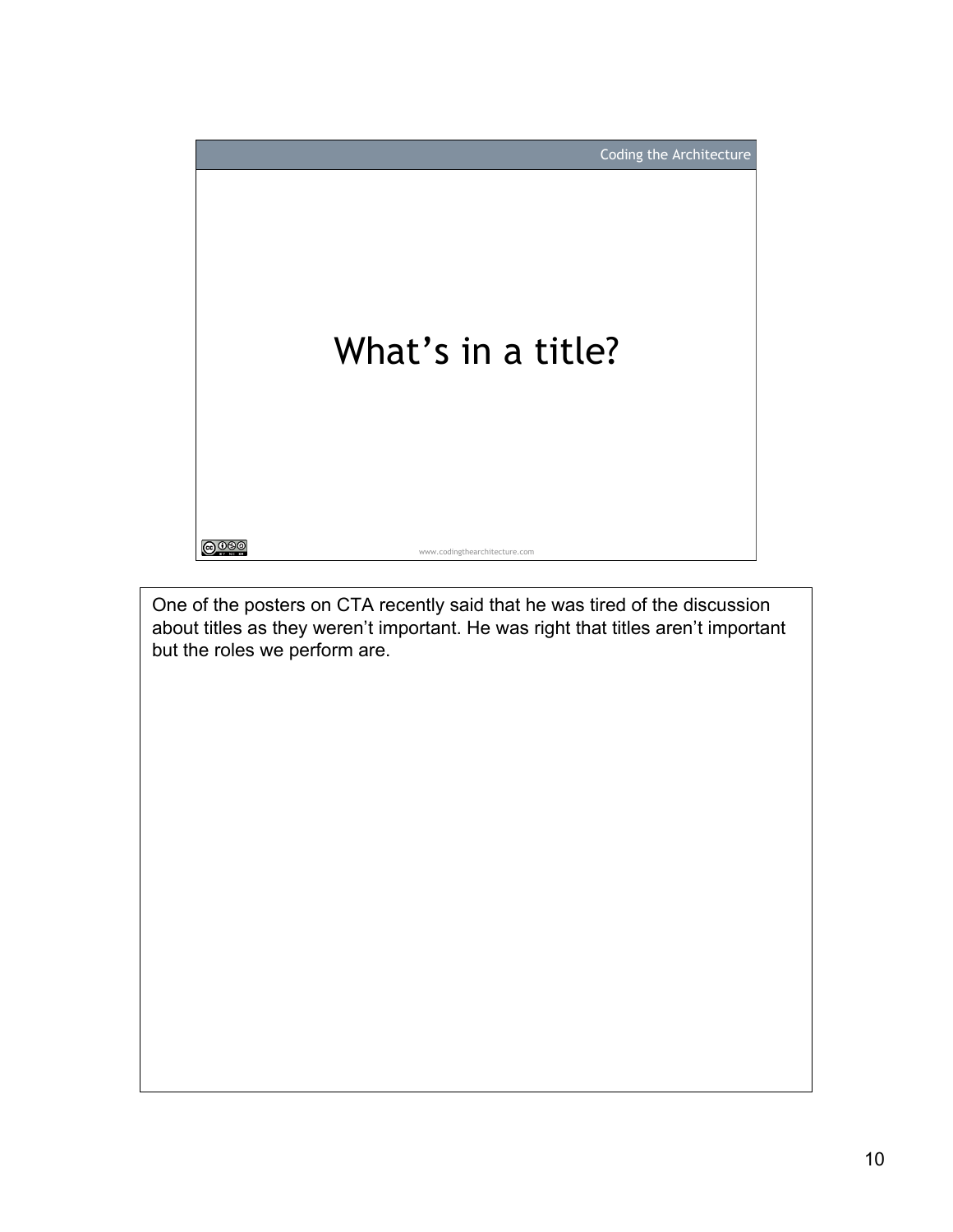

Whatever title you're given (including this one) there is a very good chance that you'll perform a number of roles. Architect is a role more than a title. Importantly…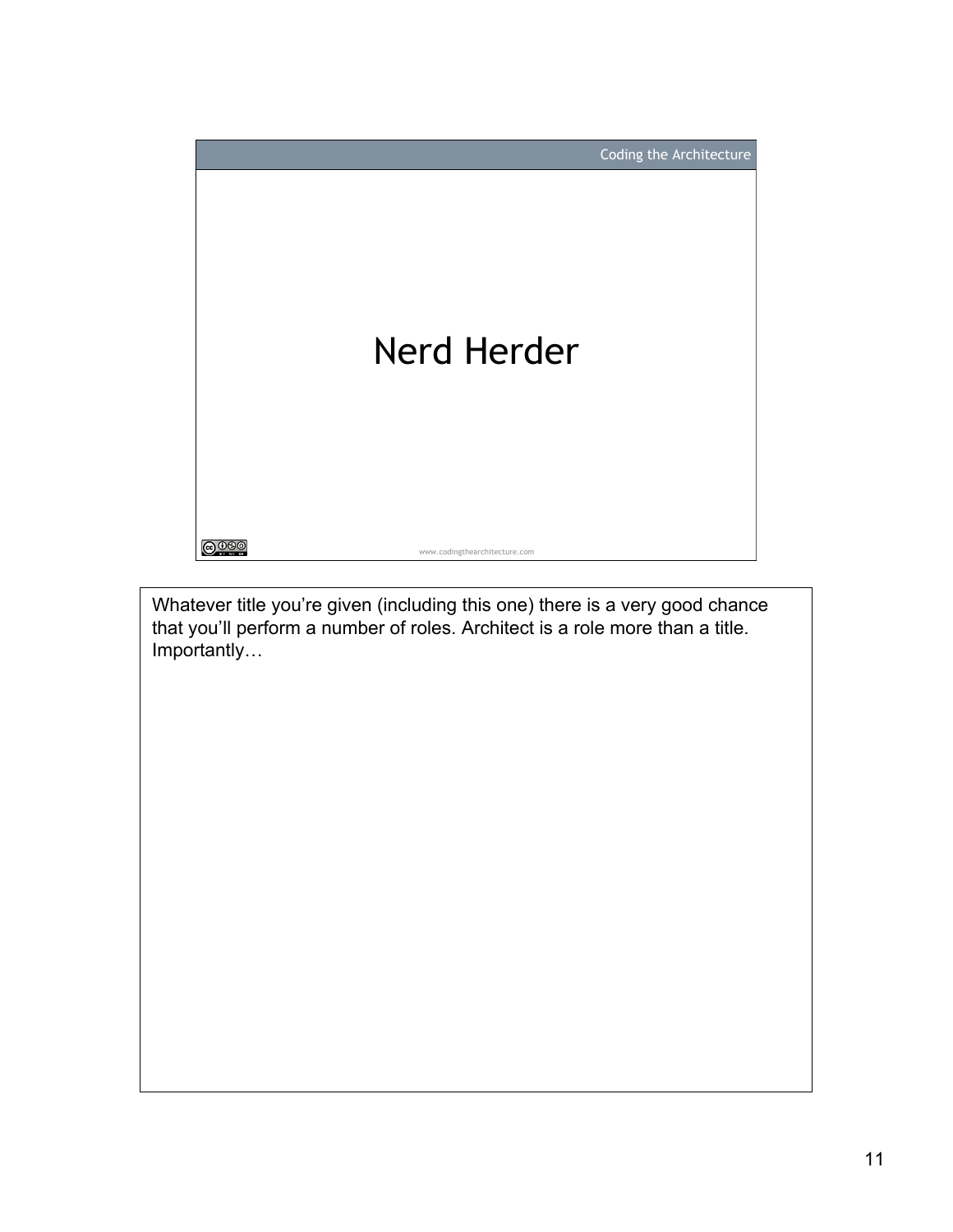

As a developer with management and design responsibilities (multiple roles are certainly true or SME) you will be pulled in many directions. You may have development management, project management and architectural responsibilities. The difference is that the architectural role is macro. The architect needs to consider the whole of the system and how it interacts with the outside world.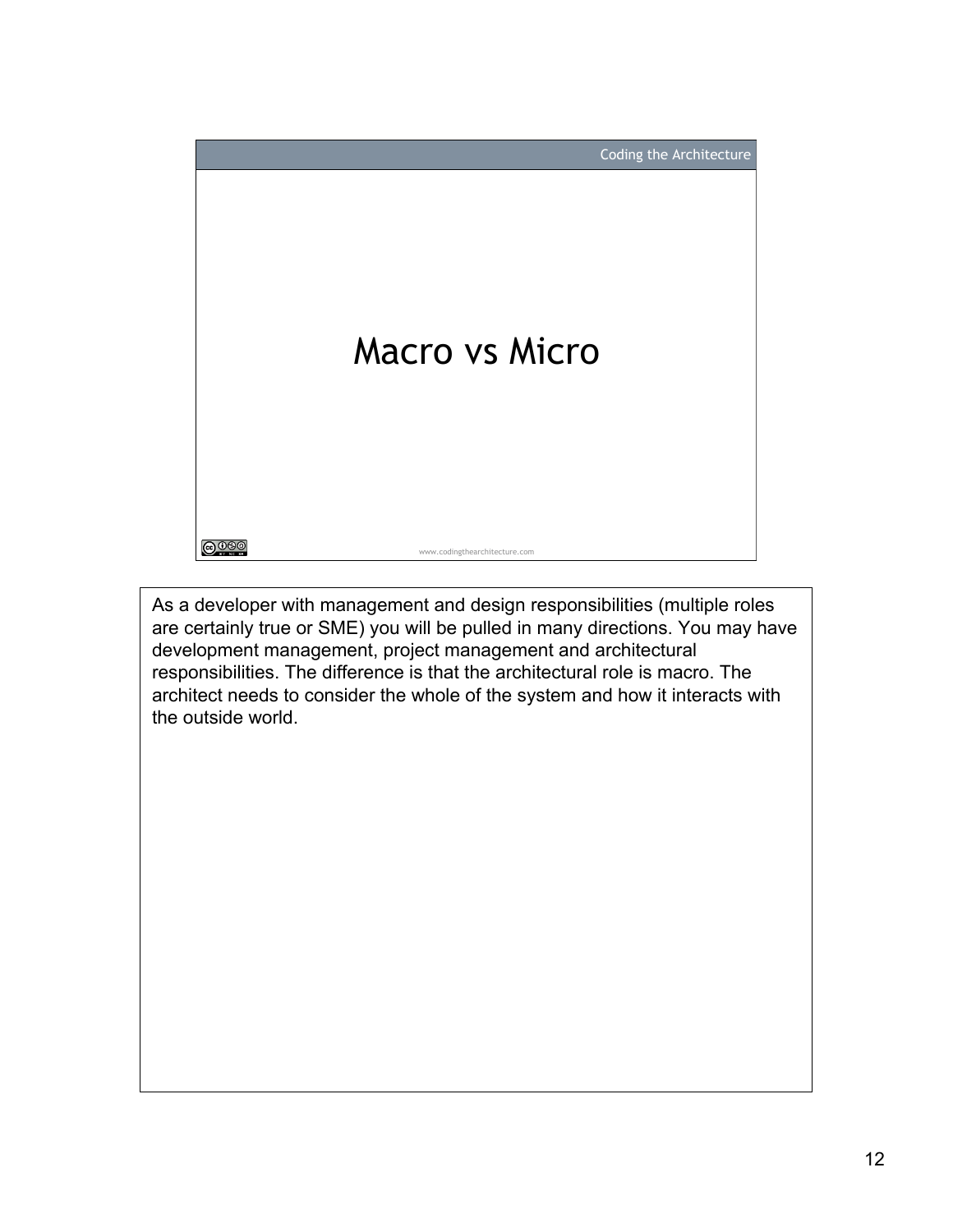

There is a problem with combining these roles - especially as they are very different. The difficulty I faced is that the tasks you need to perform as development manager tend to take over and push out the architecture tasks. Architecture tasks can be vague and hard to define - where to start and when you have finished whereas many of the development manager tasks aren't. They also come thick and fast - there is aways a code review, QA report to read or test coverage to examine. It becomes very easy to ignore your architecture role and responsibility.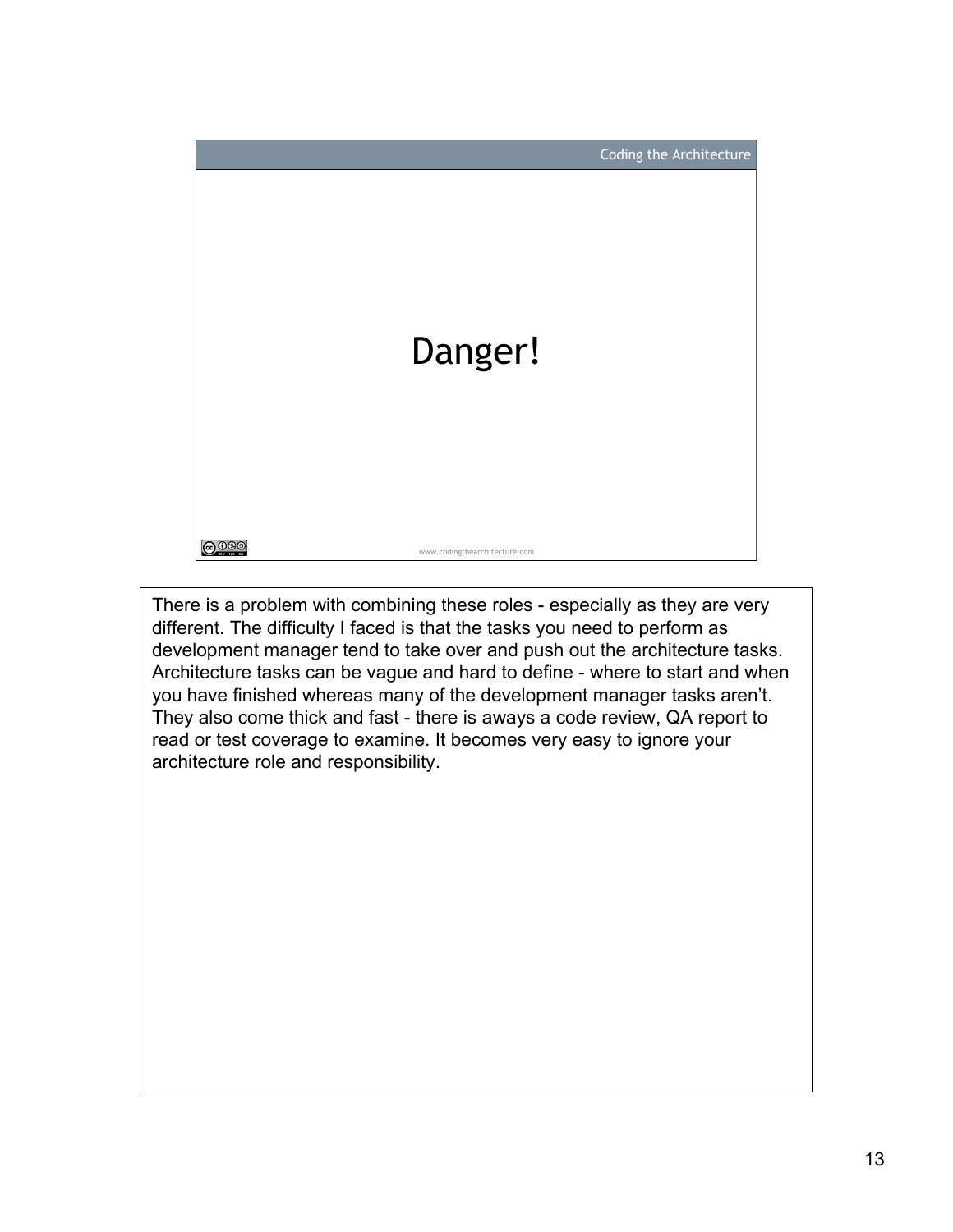

You have to be aware of the (potential) problem and make sure you give yourself the time for architecture. The simplest way I found to do this was to work from home one day a week. My day at home (largely in front of visio) was my architecture day. I was not constantly interrupted by questions or demands on my time. Simple but effective.

I'm sure that one of the main reason that architectures suffer is the other demands made on the person who should be performing the architecture role - they always complete one more 'micro' task.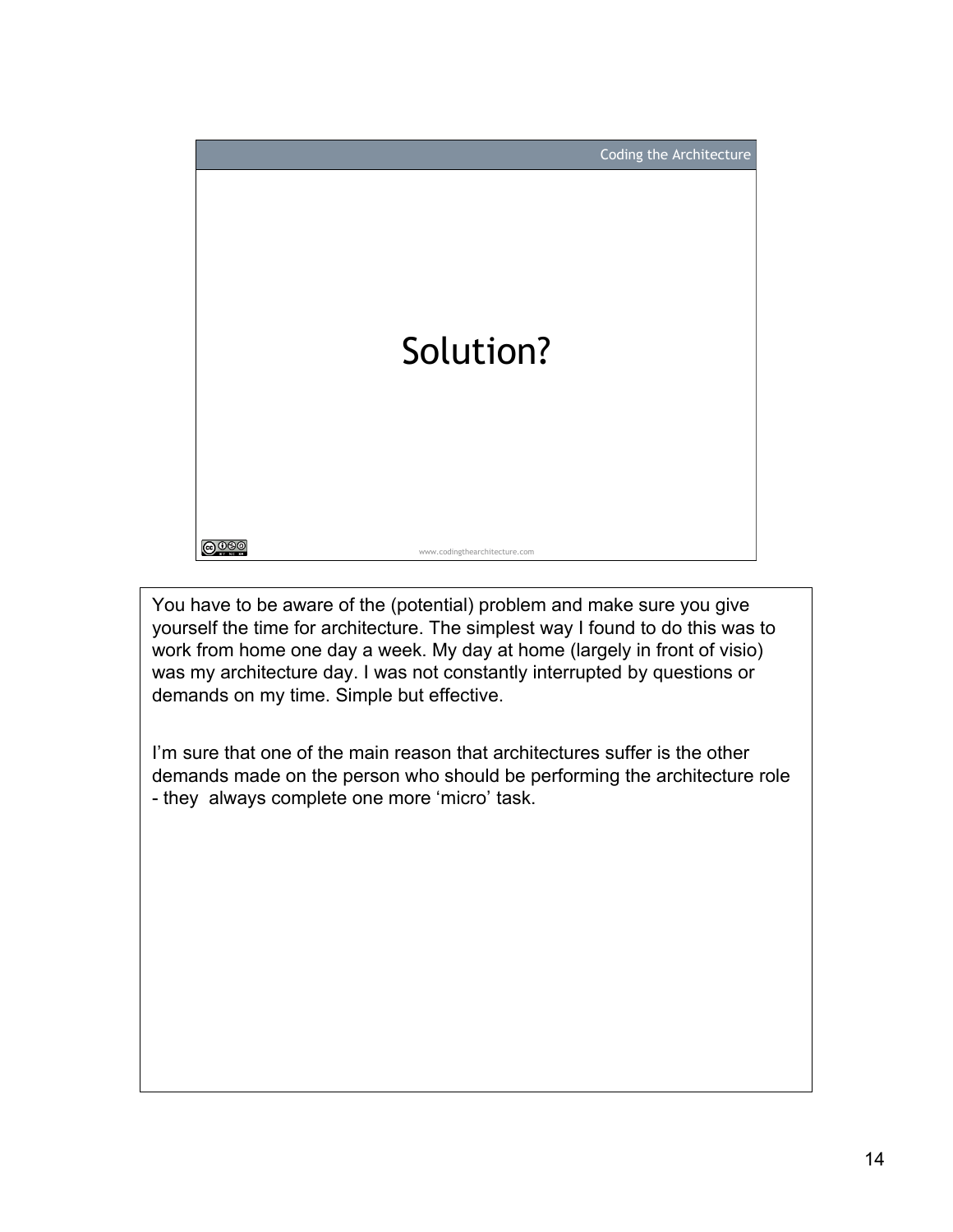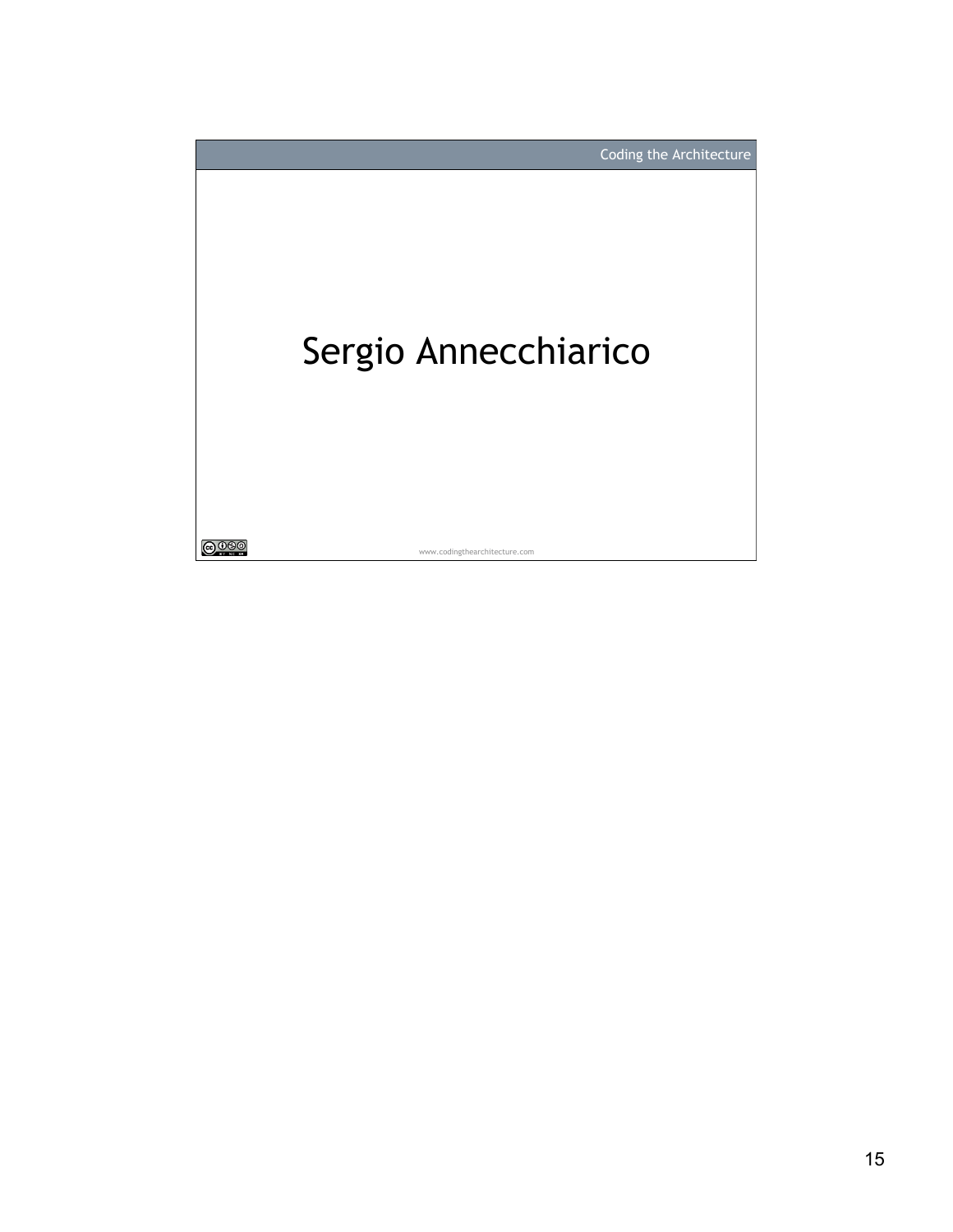

## **Introduction**

Background: developer, consultant, lead developer, general typical think-Iknow-it-all consultant

New role: Technical Architect – mixed feelings about taking the role. Enjoy writing code. Technical Architect is a tainted term. Actually, was slightly persuaded by forums like this one to give it a go.

What could possibly go wrong.

Well, here is my list of what has gone wrong in the last few months.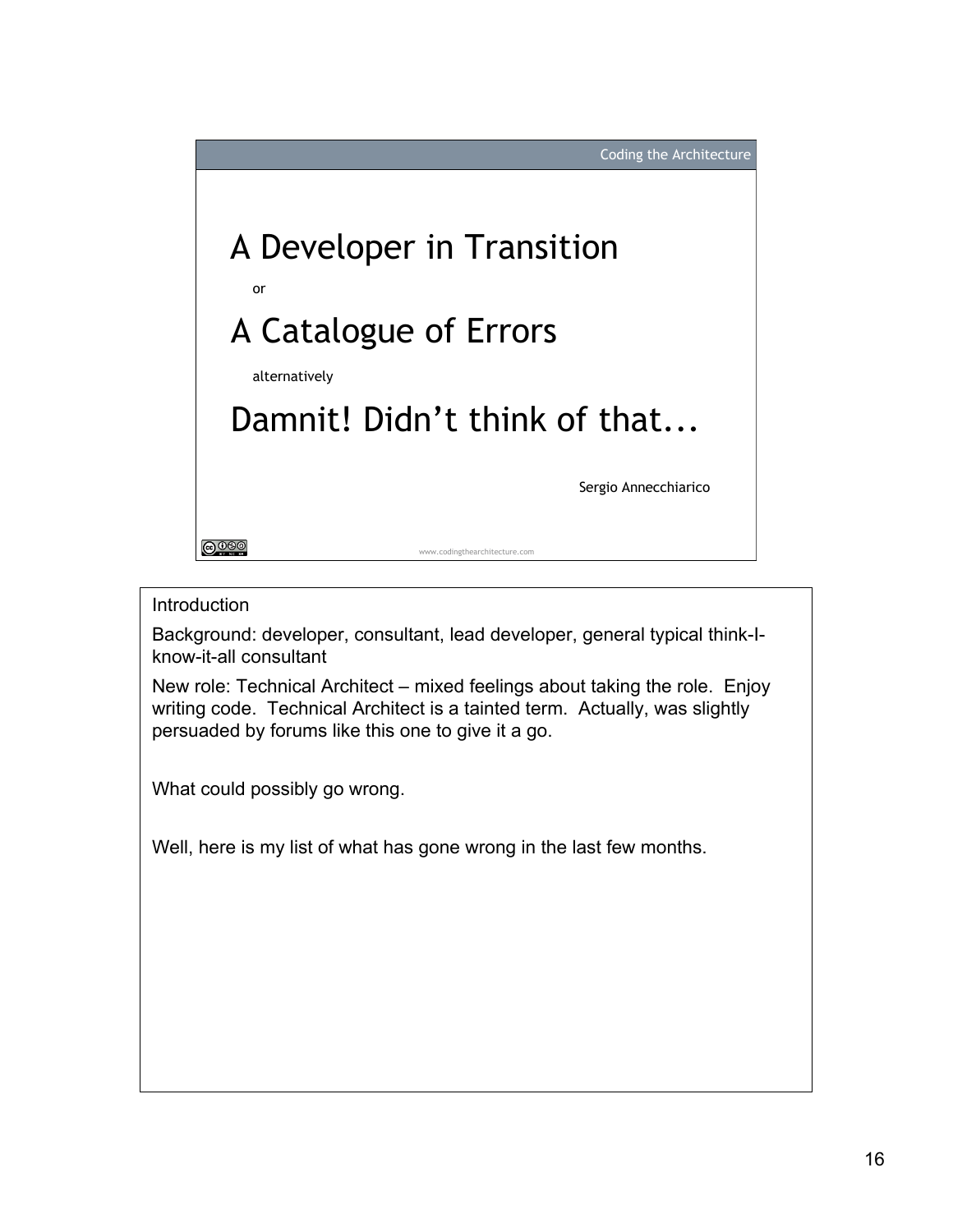

I naively expected to be churning out a lot of OO designs

UML– class diagrams, statecharts, activity diagrams, and so on - lots of these in fact.

In reality this is a very small part of the package as you are with the dev team most closely, and they probably need this the least.

There is some OO design, but on my client, I have actually spent more time just knocking up a prototype, or doing an example as a reference for the dev team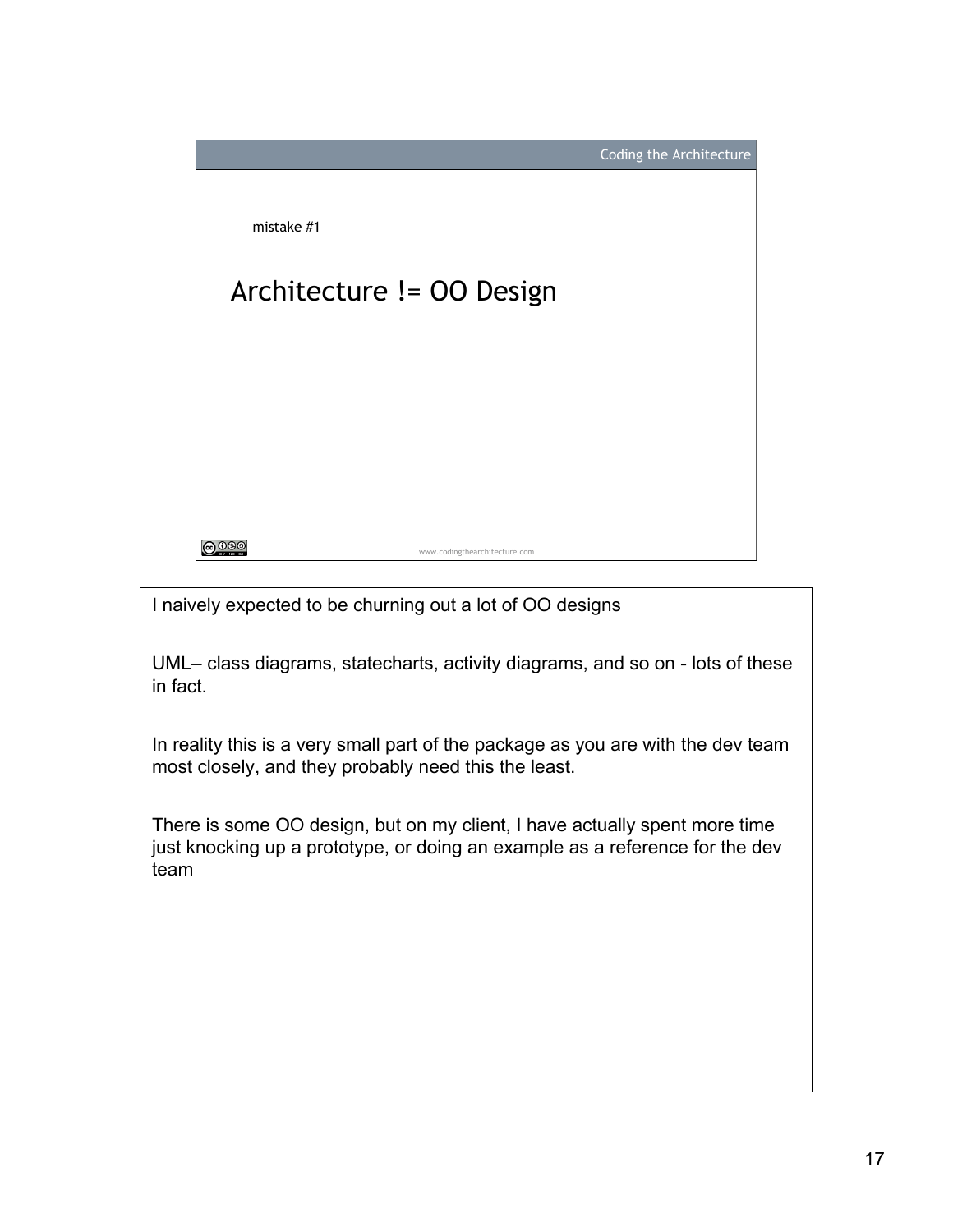Coding the Architecture

mistake #2

## 8 hour-long tasks != 8 hours' work

**Code review = 1 hour**

**Vendor meeting (overruns, of course) = 1.5 hours**

**Random question about <***insert technology here***> = 0.5 hours**

**Estimate latest change to project scope = 1 hour**

**Struggle with some widget you're evaluating (playing) = 3 hours Production issue = rest of the day gone, and other tasks shelved**

www.codingthearchitecture.com

**@000** 

Sounds kind of obvious. This has been the single hardest learning curve.

Time management for an architect is different from a developer. Tasks are shorter, less well defined. Much more isolated.

Stuff comes at you from all angles.

Deep technical problems require my brain to go into some kind of deeper concentration mode. Architects are very visible. Always introduced to new starters. Always asking other people questions. That means you are a sitting target for being interrupted and losing your train of thought.

You really learn quickly what is important that it gets done, and what can be left.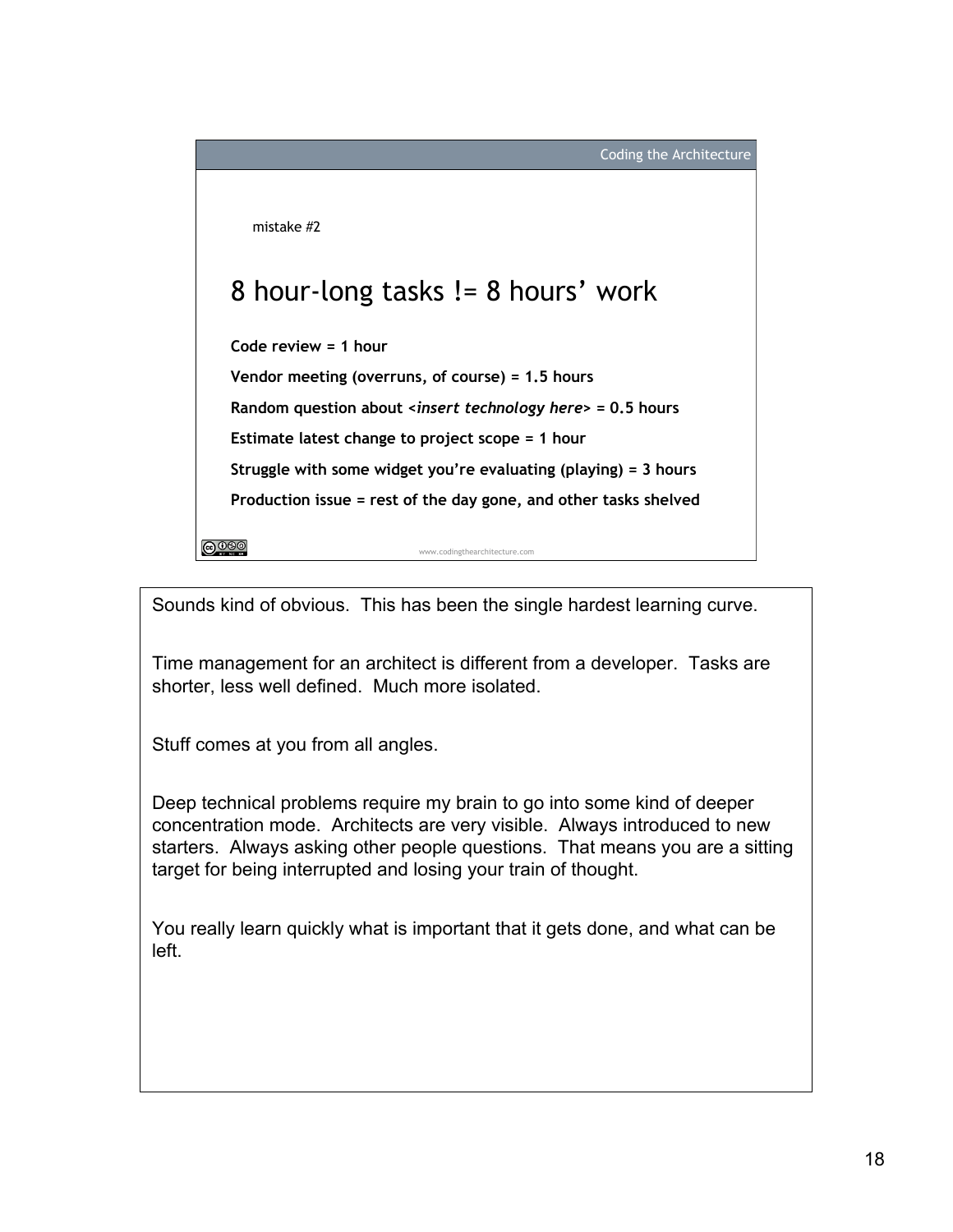

Learned this lesson pretty quick.

Agile development project = just in time documentation (= no need for documentation…)

For the architecture document, the latest possible moment is probably much sooner than you think at first.

Architecture – need documentation. You really only need one document, but it needs to be factually accurate, complete, and designed to be viewed by lots of different groups:

Dev team (although, not as much as I thought) **Testers** Project Management Infrastructure Support **Suppliers** Customers

Next lesson is not finishing the document. Need to get it updated regularly. Living document. Some things may just not be known (prod box IP addresses, whether you're using sendmail or postfix, even which version of libraries are going to be used)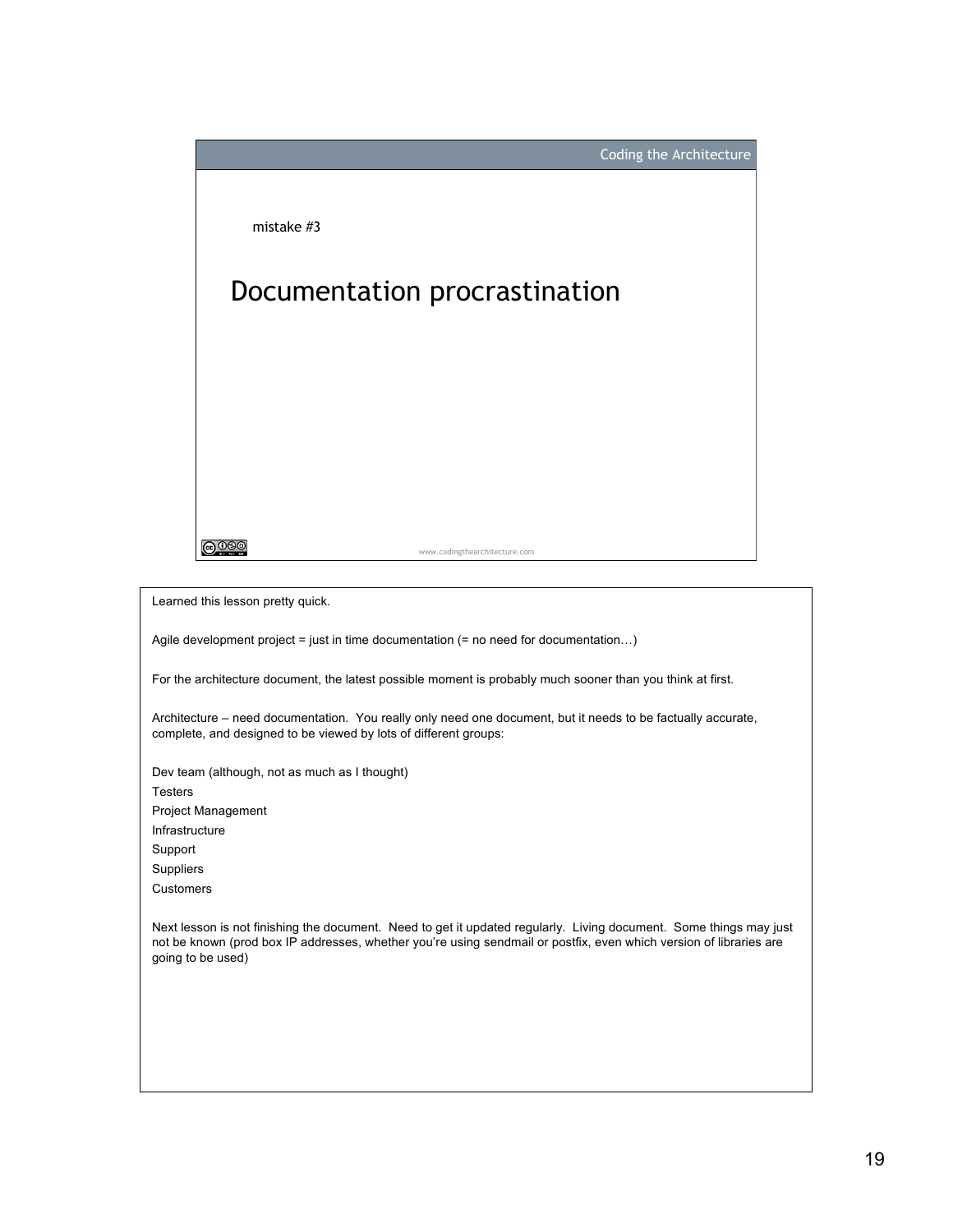

People love to have meetings.

Some people take pride in how packed their calendar is.

Architect job is to see that a project is done.

To get a project done, you need to be available to the development team at the coal face more than any other group in the organisation.

Don't block out your whole day in meetings. Make sure the first meeting of the day is with the dev team – doesn't have to be a formal scrum thing, just a chat is fine.

Make sure you aren't just going to meetings because that is what top brass does. For each and every one ensure that you really are needed.

Beware meetings with more than 5 people (or to be honest, more than 2 people) and are scheduled for more than an hour. Take your iPod.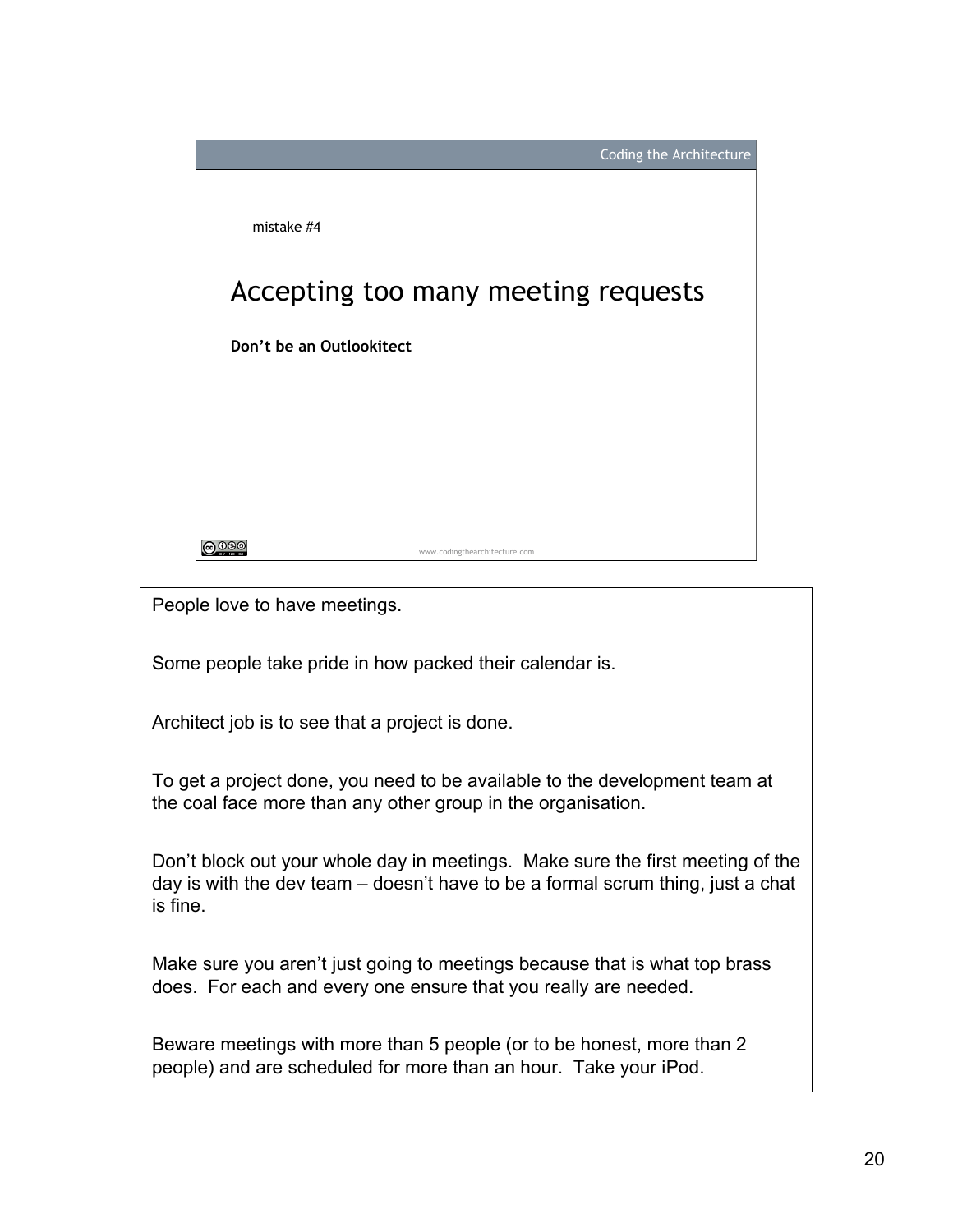

The customer expects me as Technical Architect to be expert in everything.

Everything.

They do not want to hear

"sorry, it has been a while since I looked at EJB clustering on JBoss", or

"I don't know how many CPUs an Oracle Se1 licence permits" or

"nope, I've never actually tried load testing with WebLoad", or

"is it ftps or sftp that is more secure?"

They want an authorative answer. You're a trusted resource and all round technical guru or eveyrthing. EVERYTHING. So I have had to learn how to answer this sort of question with an authorative "I will let you know by lunchtime".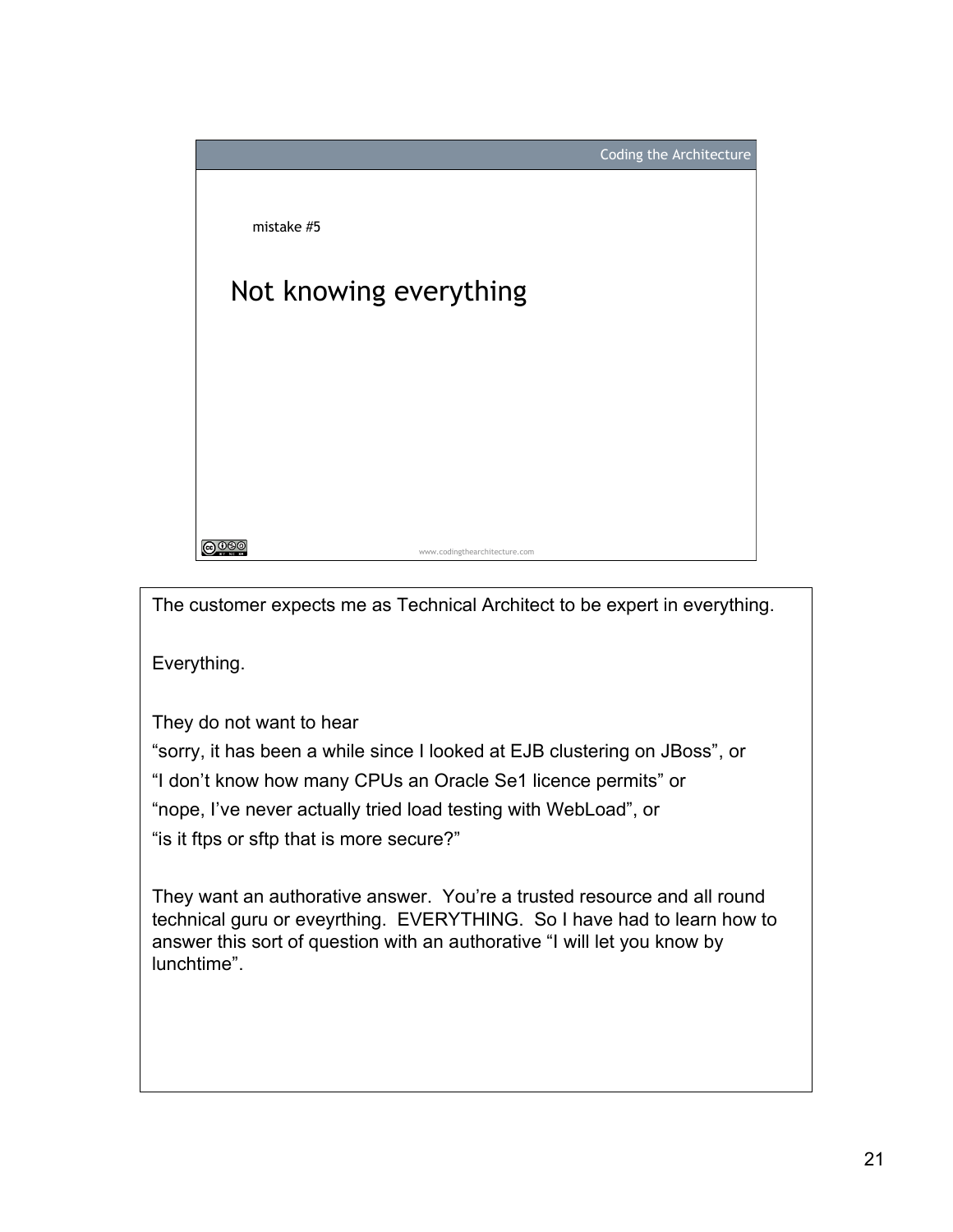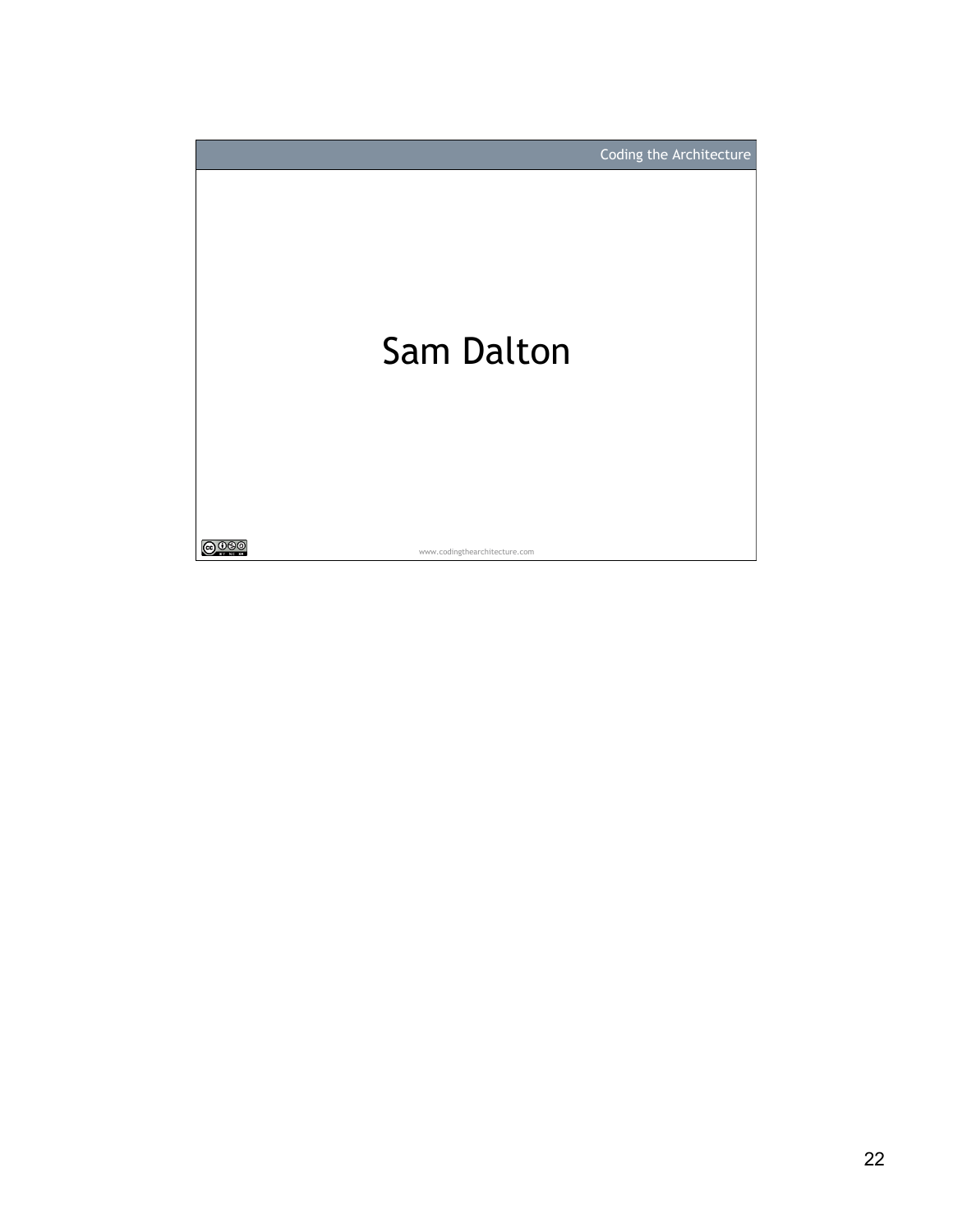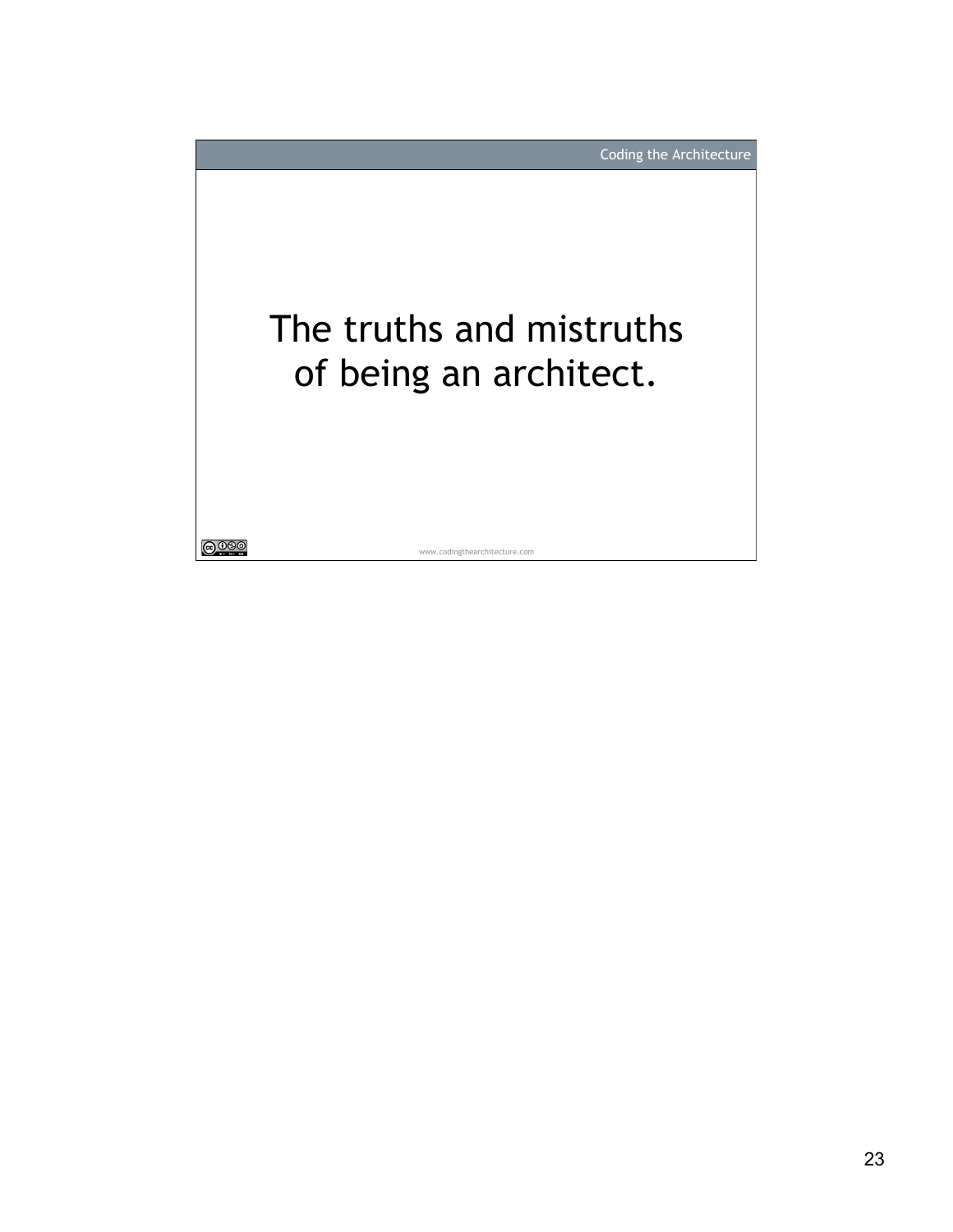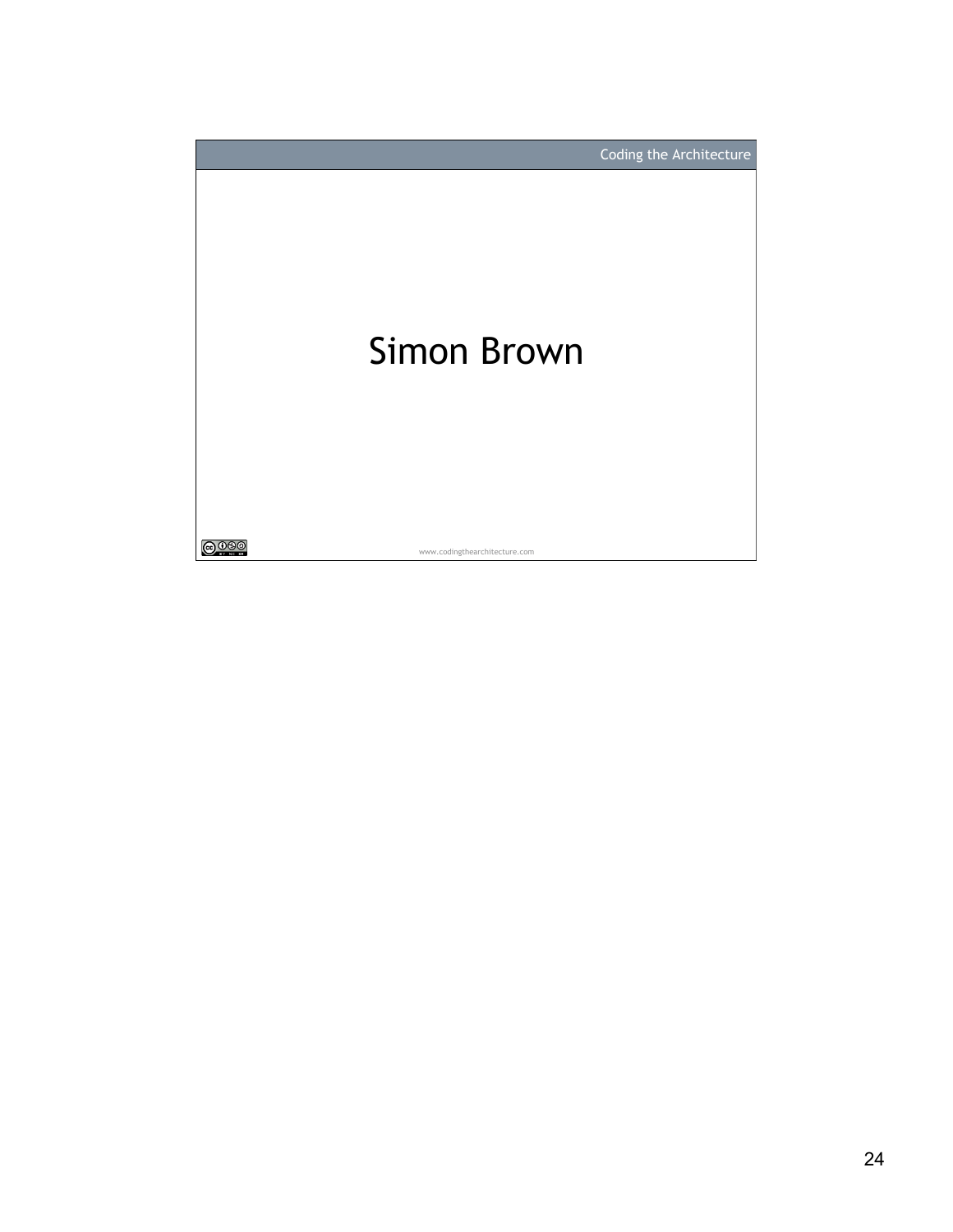

Since I started my IT career, I've had a very evolutionary path to architecture. This diagram shows that I didn't suddenly wake up one morning and become an architect.

It wasn't always an upwards path though – depending on available roles, etc.

Development : 1996 onwards

Application architecture : 2000 onwards

System architecture : 2005 onwards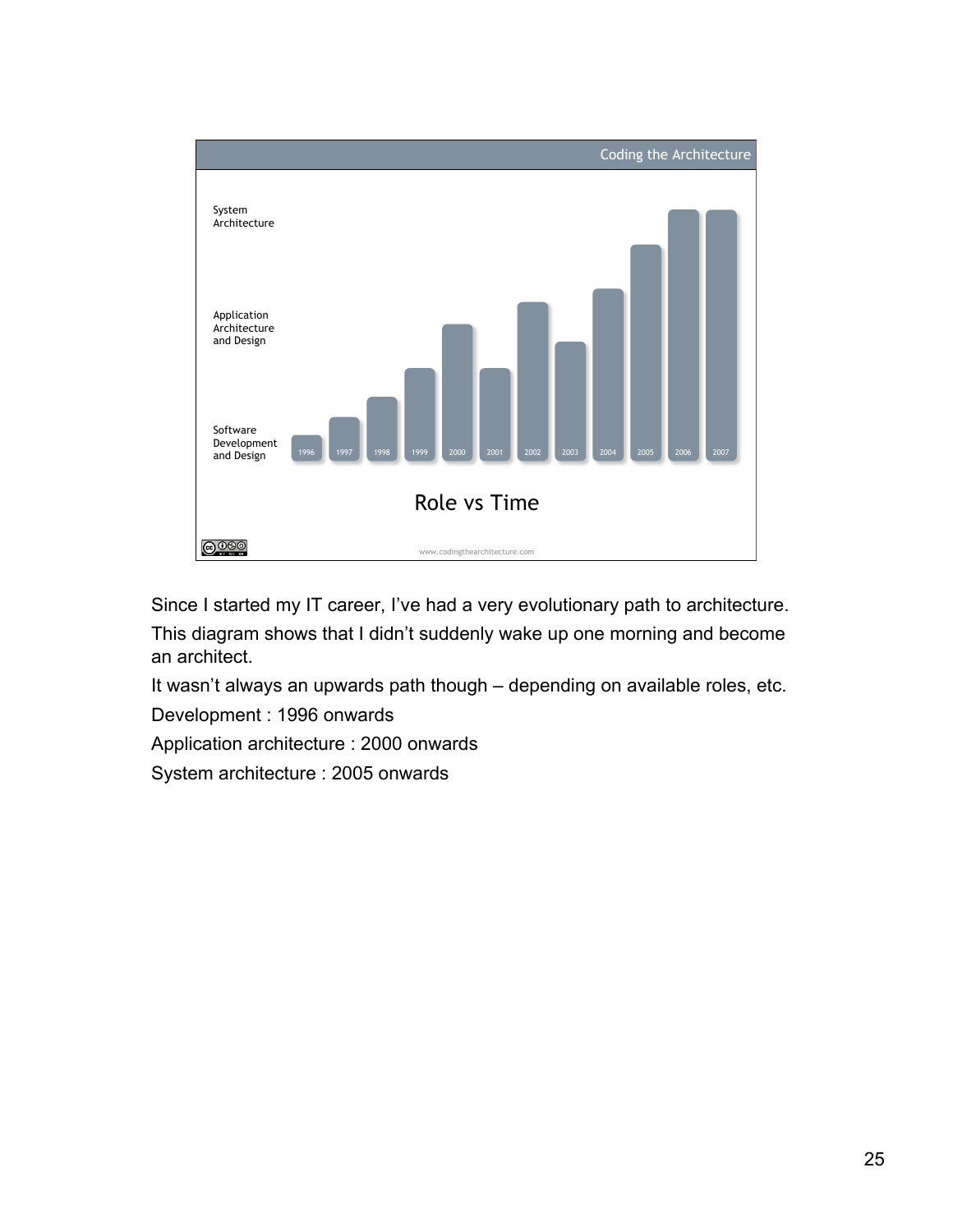

For me, the key differences between 1996 and 2007 : leadership, responsibility and authority.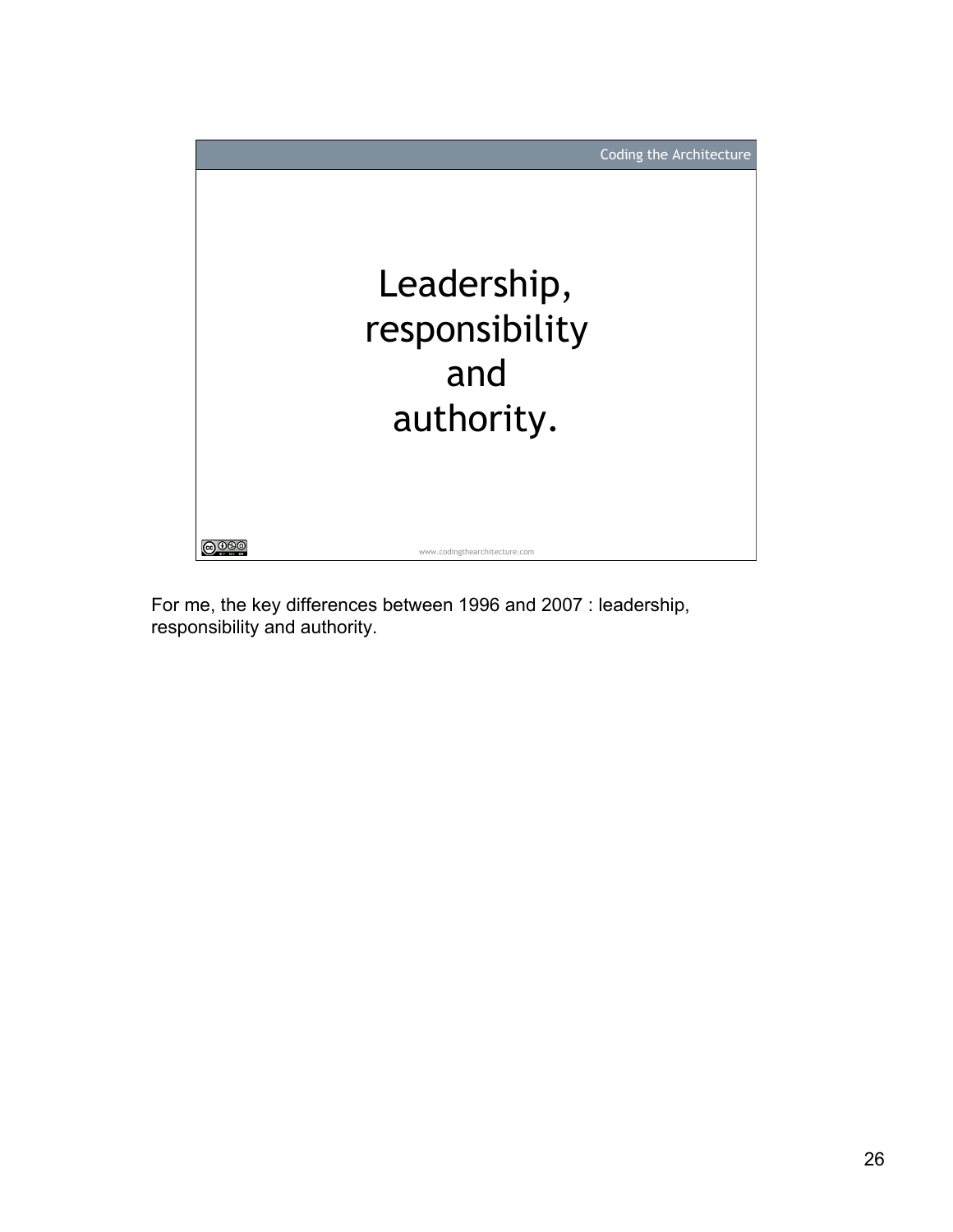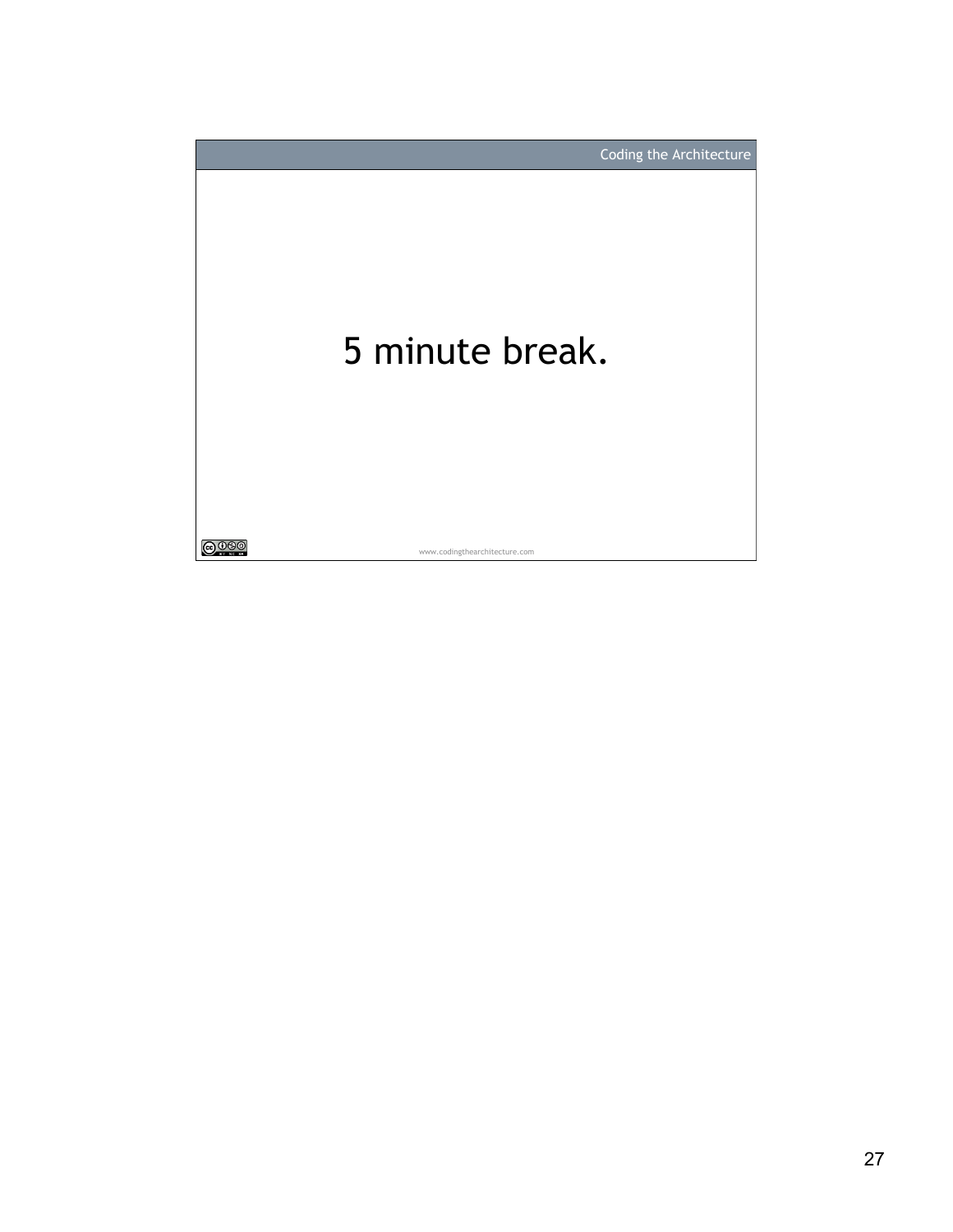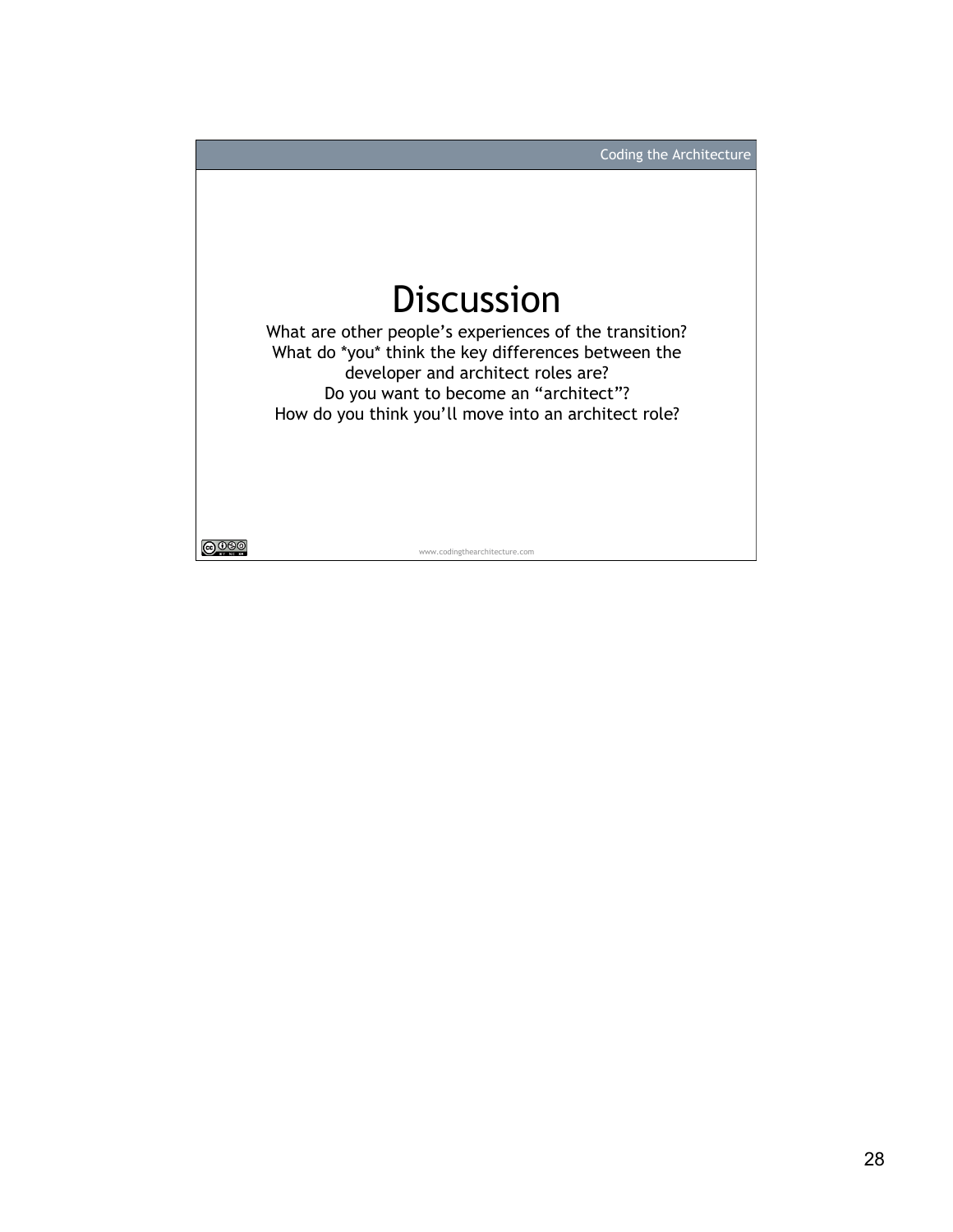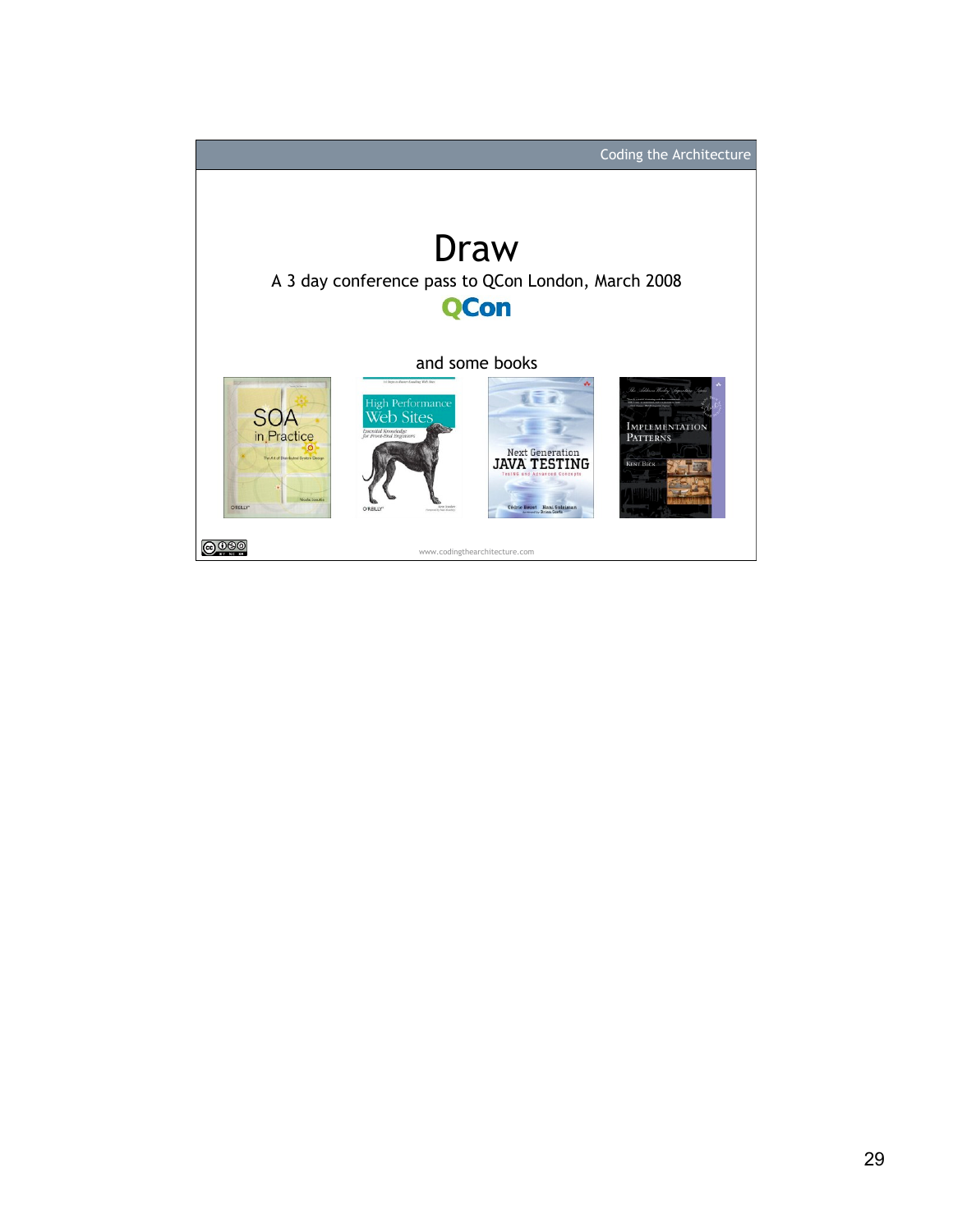